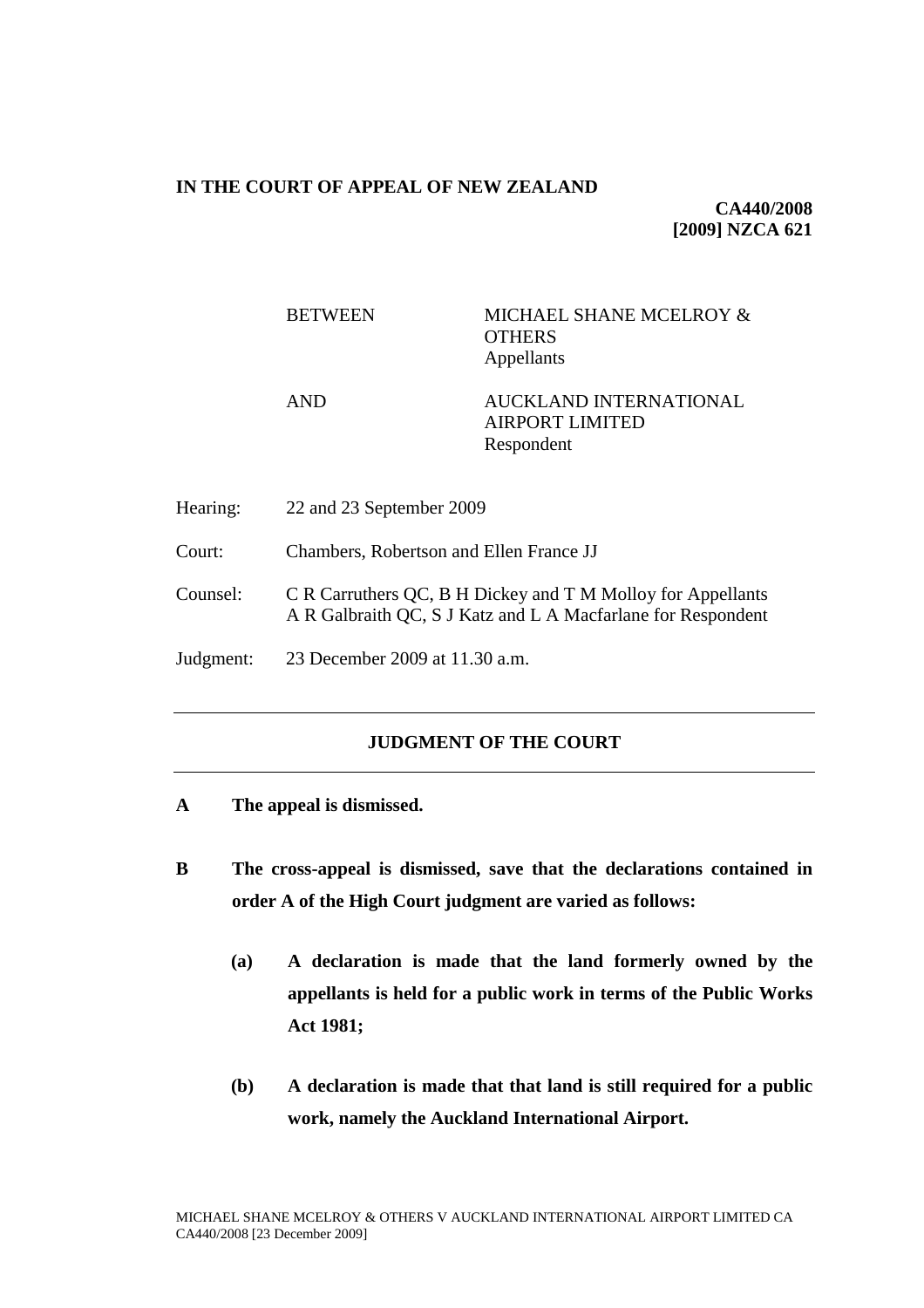- **C The appellants must pay the respondent costs for a complex appeal on a band B basis, plus usual disbursements. We certify for:** 
	- **(a) a uplift of 50 per cent in terms of r 53C(1)(b) of the Court of Appeal (Civil) Rules 2005; and**
	- **(b) second counsel.**

**D We make no order for costs on the cross-appeal.** 

## **REASONS OF THE COURT**

\_\_\_\_\_\_\_\_\_\_\_\_\_\_\_\_\_\_\_\_\_\_\_\_\_\_\_\_\_\_\_\_\_\_\_\_\_\_\_\_\_\_\_\_\_\_\_\_\_\_\_\_\_\_\_\_\_\_\_\_\_\_\_\_\_\_\_\_

(Given by Robertson J)

## **Table of Contents**

|                                                                              | Para No            |  |
|------------------------------------------------------------------------------|--------------------|--|
| <b>Introduction</b>                                                          | $\lceil 1 \rceil$  |  |
| <b>Background</b>                                                            |                    |  |
| The beginnings of an international airport                                   | [6]                |  |
| Land is acquired from the Craigie Trust                                      | [12]               |  |
| The legislative framework                                                    |                    |  |
| The Public Works Act 1981                                                    | [25]               |  |
| The 1980s: Auckland Airport is privatised                                    | $\lceil 32 \rceil$ |  |
| Scope of the public work                                                     |                    |  |
| "Impracticable, unreasonable or unfair" and the "character" of the land [79] |                    |  |
| <b>Conclusion</b>                                                            |                    |  |

#### **Introduction**

[1] The respondent ("AIAL") owns approximately 1,100 hectares of land at Mangere. The appellants, who are trustees of the Craigie Trust, formerly owned 36.626 hectares of that land. It was lawfully acquired by the Crown in 1975.

[2] In a proceeding heard in 2008 by Hugh Williams J at the High Court in Auckland, the Craigie Trust sought a declaration that AIAL was under an obligation pursuant to s 40 of the Public Works Act 1981 ("PWA 1981") to offer the trust land, at its assessed value, back to the Craigie Trust on 1 February 1982 (or within a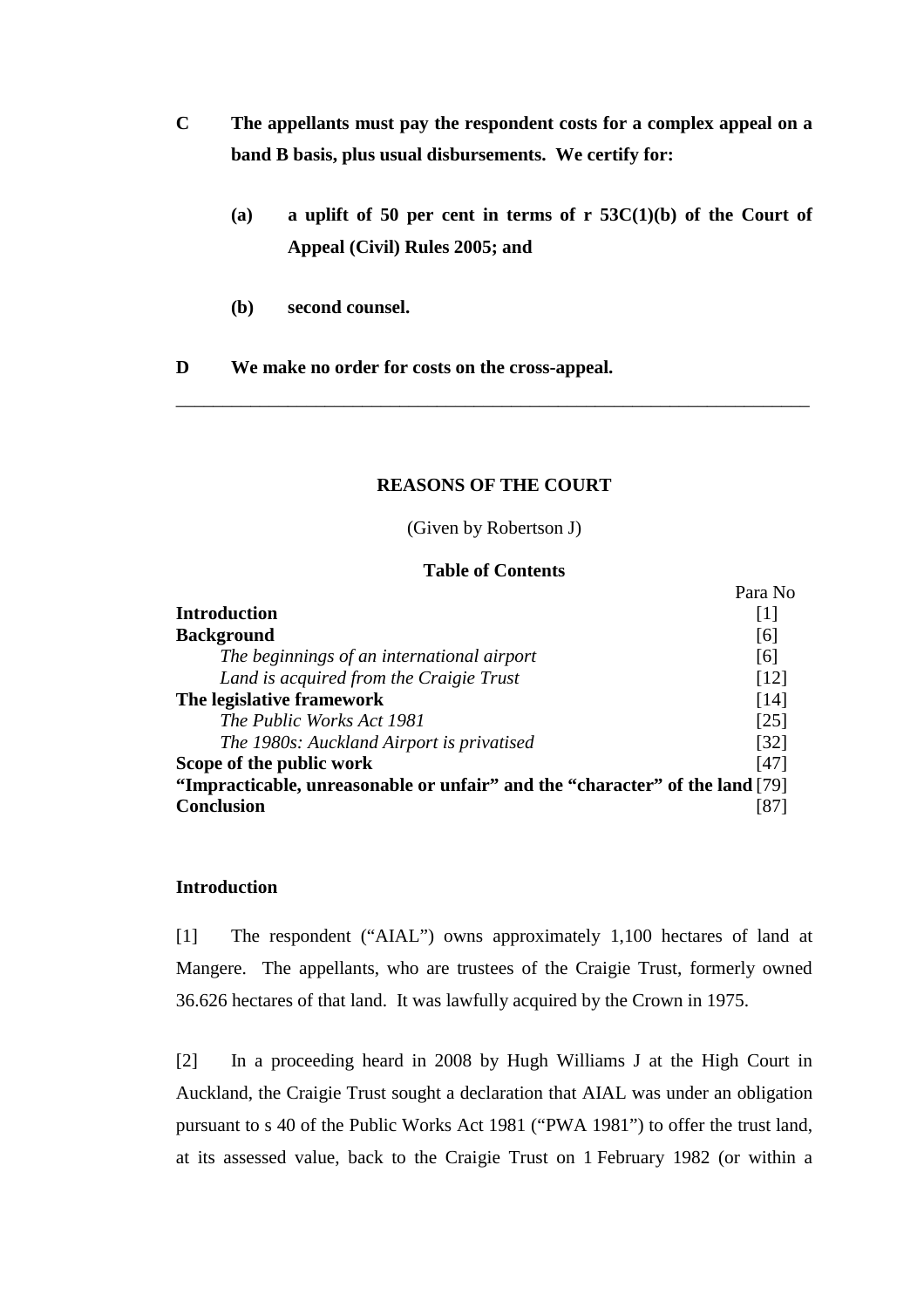reasonable time thereafter), because it was no longer required for the public work purpose of an "aerodrome" for which it was taken and held. In the alternative, if the land had been disposed of in circumstances that it could not be offered back, the Craigie Trust sought damages from AIAL for breach of statutory duty in disposing of the land without complying with s 40 of the PWA 1981.

[3] Hugh Williams J dismissed Craigie Trust's claim: HC AK CIV 2006-404- 5980 27 June 2008 (reported in part at [2008] 3 NZLR 262). His formal judgment read as follows:

- A (1) all the plaintiffs' claims against the defendant fail
	- (2) though Auckland International Airport Ltd is subject to the obligations in s 40 of the Public Works Act 1981
	- (3) but the land formerly owned by the plaintiffs and held for the public work of an "aerodrome" is and will continue to be required for that public work or that, it no longer being required for that public work, it remains held for the public work of an "airport".
- B Had it been necessary so to do, the Court would have concluded that it would not have been impracticable but it would have been unreasonable or unfair to require Auckland International Airport Limited to offer the land back to the plaintiffs and that there had been a significant change in the character of the land for the purposes of or connected with the public work for which the land is held.
- C Costs are to be dealt with as in para [231] of this judgment.

[For convenience, we have broken order A into 3 parts.]

[4] The Craigie Trust appeals against orders A(1), A(3) and B. AIAL crossappeals against order A(2). AIAL also seeks to uphold the judgment on other grounds. In particular, AIAL argues that, even if the appellants establish that the trust land was held for a public work but was no longer required for that public work, offering the land back to the Craigie Trust is not only unreasonable and unfair, but also impracticable.

[5] Five issues arise on appeal: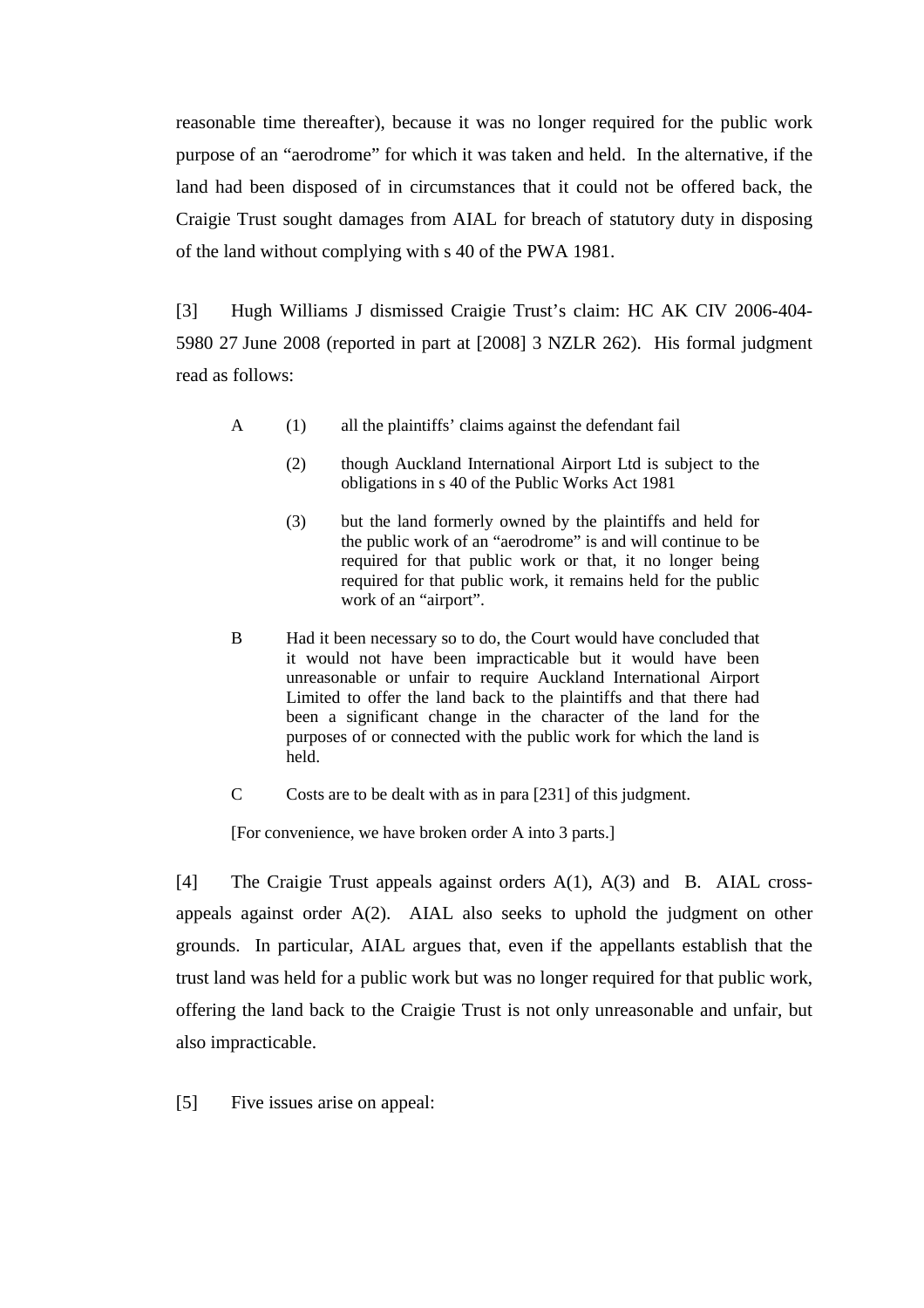- (a) When the PWA 1981 came into force on 1 February 1982, did s 40 of that Act apply to the trust land, such that the trust land was held in accordance with that section and subject to its offer-back requirements?
- (b) If not, did the trust land nonetheless become subject to s 40 at a later date?
- (c) If the trust land is held for a public work within s 40 of the PWA 1981, what is the scope of the relevant public work?
- (d) If s 40 does apply to the trust land, is the land no longer required for the public work for which it was held?
- (e) If the land is no longer required, would it be impracticable, unreasonable or unfair to require AIAL to offer the land back to the Craigie Trust?

## **Background**

## *The beginnings of an international airport*

[6] Shortly after the Second World War, the Government began investigating a new major international airport for Auckland. Following advice, it considered a model of a "joint venture" airport.

[7] In 1955 the Government determined that the airport should be situated at the present day Mangere site and by 1959 the Crown had acquired most of the land it needed.

[8] In September 1960, the Crown and the Auckland City Council entered into an agreement to develop Auckland Airport as a joint venture. There was an initial deed, dated 24 September 1960, which applied s 31 of the Finance Act (No. 3) 1944 ("Finance Act") to the "purchase or acquisition of the land required for development of the International Airport and carrying out of present and future works". The 1960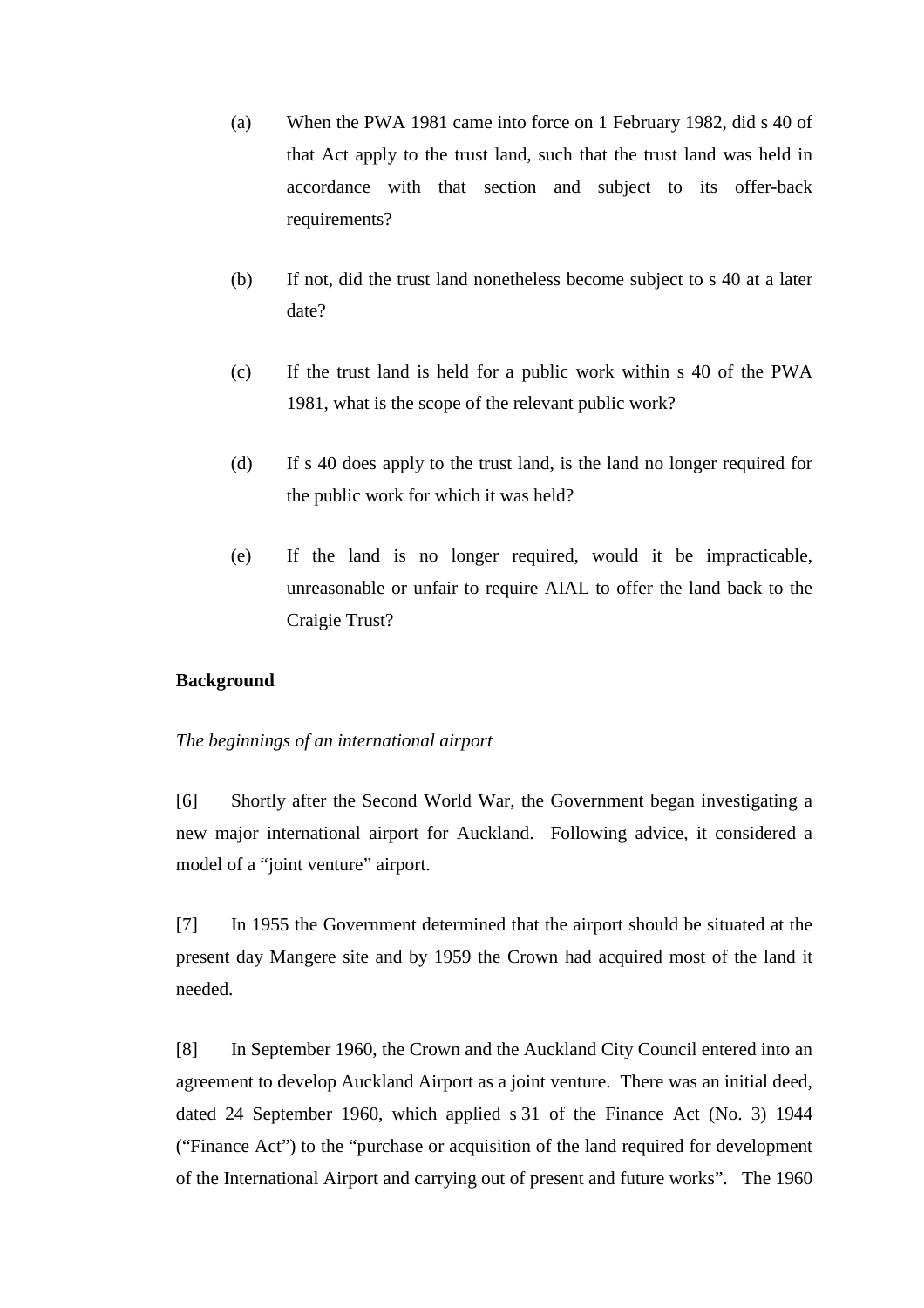deed was superseded by a second deed, ("the principal deed") signed on 25 November 1963 but deemed operative from 24 September 1960. The principal deed stated that the construction of the airport was to be "a work of both national and local importance" in terms of s 31 of the Finance Act, and that its development was to be funded jointly by the Crown and the Auckland City Council/Auckland Regional Authority.

[9] The principal deed was amended on 13 April 1966. The amendment ("the supplementary deed") provided that land for the airport was to be acquired by the Crown and then vested in the Auckland Regional Authority under s 19 of the Reserves and Domains Act 1953. (The Auckland Regional Authority Act 1963 had come into force on 25 October 1963 and had provided for the Auckland Regional Authority to assume liability for those functions, assets and liabilities of the Auckland City Council connected with the airport.)

[10] The appellants' land was first officially considered by a Gazette Notice of 30 January 1975 which read as follows:

Pursuant to section 32 of the Public Works Act 1928, the Minister of Works and Development hereby declares that that a sufficient settlement to that effect having been entered into, the land described in the Schedule hereto is hereby taken for an aerodrome from and after the  $30<sup>th</sup>$  day of January 1975.

[11] At the time, it was contemplated that a second runway would cross the land. There is not, therefore, any challenge to the lawfulness of the initial acquisition.

*Land is acquired from the Craigie Trust* 

[12] By Gazette notice of 1 December 1977 it was declared:

Pursuant to section 35 of the Public Works Act 1928, the Minister of Works and Development hereby declares the land described in the Schedule hereto to be Crown Land subject to the Land Act 1948, as from the  $1<sup>st</sup>$  day of December 1977.

[13] Then, by Gazette notice of 12 October 1978 it was declared:

Pursuant to the Land Act 1948, the Minister of Lands hereby sets apart the land, described in the Schedule hereto, as reserves for local purpose (aerodrome), and further, pursuant to the Reserves Act 1977, vests the said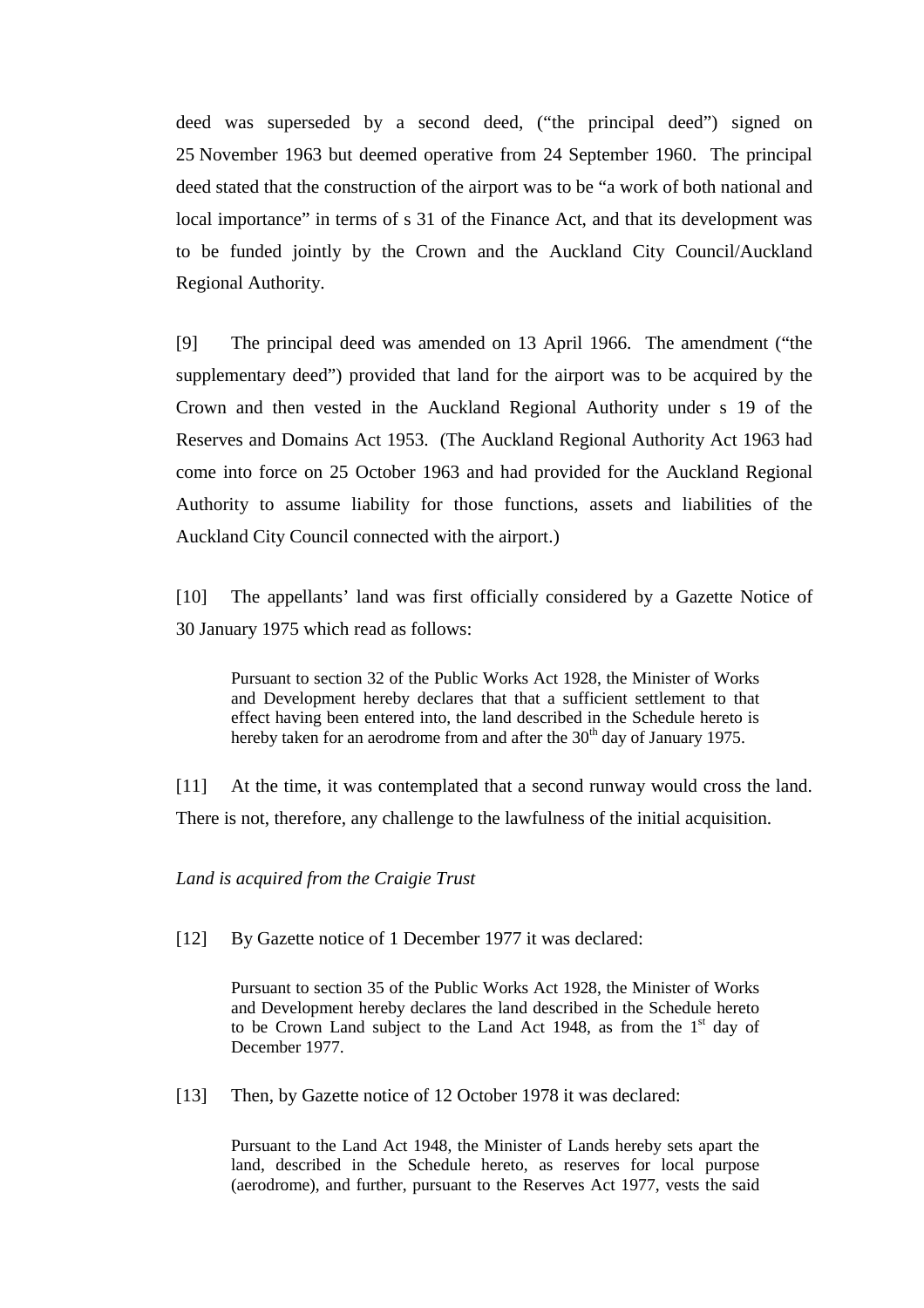reserves in the Auckland Regional Authority, in trust for that purpose subject to the deed between the Crown and the Auckland City Council, dated 25 November 1963 and the deed between the Crown and the Auckland Regional Authority, dated 14 April 1966.

## **The legislative framework**

...

[14] The Public Works Act 1928 ("PWA 1928") was in force at the time the Craigie trust land was acquired. When the PWA 1928 was enacted, it made no express reference to civil aviation, or to aerodromes, although s 2(1) of the Public Works Amendment Act 1935 empowered the Governor-General or a local authority "to take or otherwise acquire under the provisions of the principal Act any area of land required for the purposes of an aerodrome". "Aerodrome" was not defined until 1956, when the PWA 1928 was amended a second time. Section 7(1) of the Public Works Amendment Act 1956 provided that:

For the purposes of the principal Act the term "aerodrome" means an aerodrome or proposed aerodrome that is owned or controlled by the Crown or a local authority.

[15] Section 35 of the PWA 1928 provided, relevantly, as follows:

#### **35 Land taken for public work and not wanted may be sold, etc.**—

(1) If it is found that any land held, taken, purchased, or acquired at any time under this or any other Act or Provincial Ordinance, or otherwise howsoever, for any public work is not required for that public work, the Governor-General may, by an Order in Council publicly notified and gazetted, cause the land to be sold under the following conditions:

- (a) A recommendation or memorial, as the case may be, as provided by section 23 of this Act shall be laid before the Governor-General by the Minister or local authority at whose instance the land was taken describing so much of the said land as is not required for the public work...:
- (b) The Minister of the local authority, as the case may be, shall cause the land to be sold either by private contract to the owner of any adjacent lands, at a price fixed by a competent valuer, or by public auction or by public tender...:

Provided also that in the case of any land so held, taken, purchased, or acquired for a Government work, if the land is not required for that purpose, or if for any other reason the Minister considers it expedient to do so, he may at any time without complying with any other requirements of this section,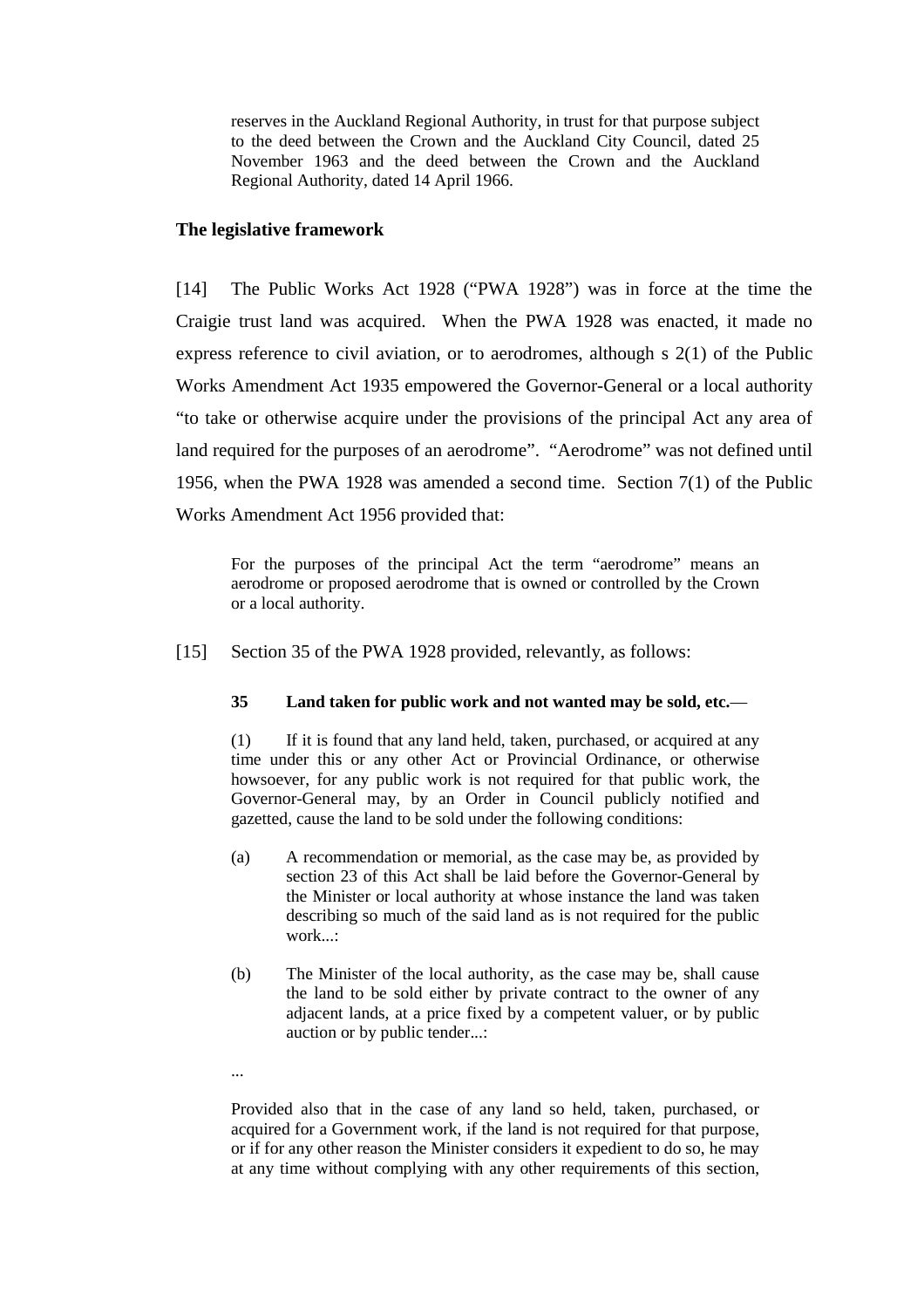by notice in the *Gazette,* declare the land to be or to have been Crown land subject to the Land Act 1948 as from a date to be specified in the notice which date may be the date of the notice or any date before or after the date of the notice; and as from the date so specified the land shall be or be deemed to have been Crown land subject to the Land Act 1948:

Provided further that in the case of any land so held, taken, purchased or acquired for a local work, if the land is not required by the local authority for that purpose or if for any other reason the Minister and the local authority agree that it is expedient to do so, the Governor-General may, on the recommendation of the Minister and without complying with any other requirements of this section, by Proclamation declare the land to be Crown Land subject to the Land Act 1948, and thereupon the land shall vest in the Crown as Crown land subject to that Act and may be administered and disposed of under that Act accordingly.

...

[16] The effect of the two provisos in s 35 was to permit, upon agreement between the Minister and the relevant local authority, land previously taken under the PWA 1928 to be vested in the Crown and thereafter subject to the Land Act 1948 ("Land Act"). By this mechanism land not required for the purpose for which it was taken became Crown land in terms of the Land Act.

[17] From 1 December 1977 the trust land became subject to the Land Act and from 12 October 1978 the trust land was set apart as a reserve under s 167(1) of the Land Act and, pursuant to the Reserves Act 1977 ("Reserves Act"), vested in the Auckland Regional Authority in trust for the local purpose of an "aerodrome".

[18] In relevant part, s 167 of the Land Act provides:

## **167 Land may be set apart as reserves**

(1) The Minister of Conservation may from time to time, with the prior consent in writing of the Minister of Lands, by notice in the *Gazette,* set apart as a reserve any Crown Land for any purpose in which in his or her opinion is desirable in the public interest. Every such notice shall take effect from the date thereof or from such later date as is specified in the notice.

...

(2) Upon the notice aforesaid being published in the *Gazette*, the land described therein shall be and be deemed to be dedicated to the purpose for which it was reserved, and may at any time thereafter be granted for that purpose in fee simple, subject to the condition that it shall be held in trust for that purpose unless and until that purpose is lawfully changed.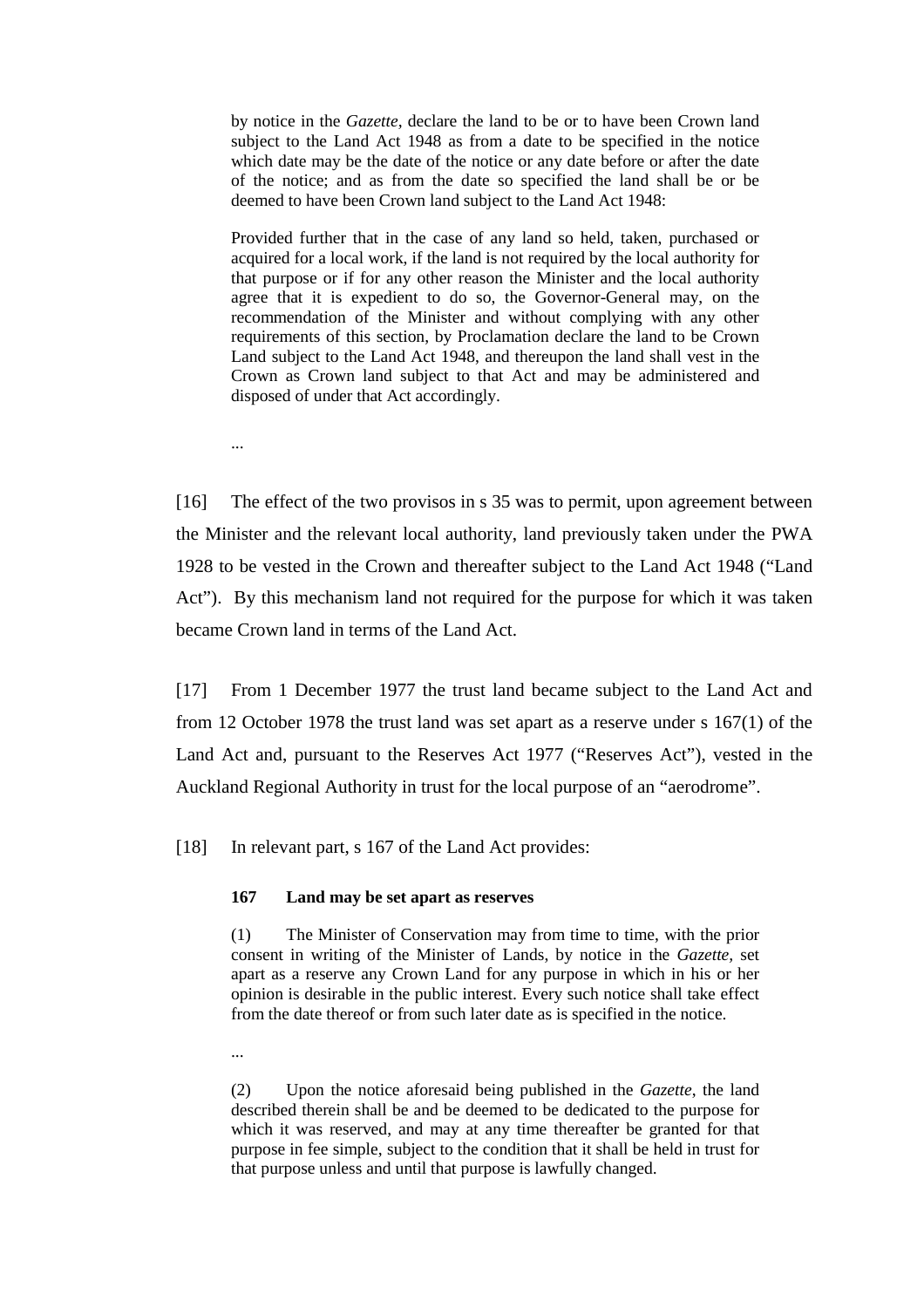(4) Where any Crown land is set apart as a reserve under this section for any public purpose which is a "Government work" within the meaning of the Public Works Act 1928, the land so set apart shall be deemed to be subject to that Act, save that section 35 of that Act, other than the second and third provisos to that section, shall have no application thereto.

[19] The effect of s 167(4) was to make the sell-back provisions of s 35 of the PWA 1928 inapplicable to the trust land.

[20] Having declared the trust land set apart as a reserve under the Land Act, the Gazette notice of 12 October 1978 then invoked the Reserves Act, pursuant to which the trust land was vested in the Auckland Regional Authority ("ARA"). The ARA was to hold the land in trust, for the declared local purpose of an aerodrome, subject to the establishing deeds.

[21] In relevant part, s 26 of the Reserves Act provides:

#### **26 Vesting of reserves**

...

(1) For the better carrying out of the purposes of any reserve (not being a Government purpose reserve) vested in the Crown, the Minister may, by notice in the *Gazette,* vest the reserve in any local authority or in any trustees empowered by or under any Act or any other lawful authority, as the case may be, to hold and administer the land and expend money thereon for the particular purpose for which the reserve is classified.

(2) All land so vested shall be held in trust for such purposes as aforesaid and subject to such special conditions and restrictions as may be specified in the said notice.

[22] In *Dunbar v Hurunui District Council* HC CHCH CIV 2004-409-000171 5 August 2004, Panckhurst J stated that land held (under the predecessor of s 26 of the Reserves Act) as a "public reserve" was not subject to the PWA 1981. The discussion in that case is not, however, germane to the present case because the trust land was held for a public work (aerodrome), whereas in *Dunbar* the reserve was not a public work.

[23] Finally, by Gazette notice of 30 October 1980, the trust land was reclassified as a reserve under the Reserves Act, in the following terms: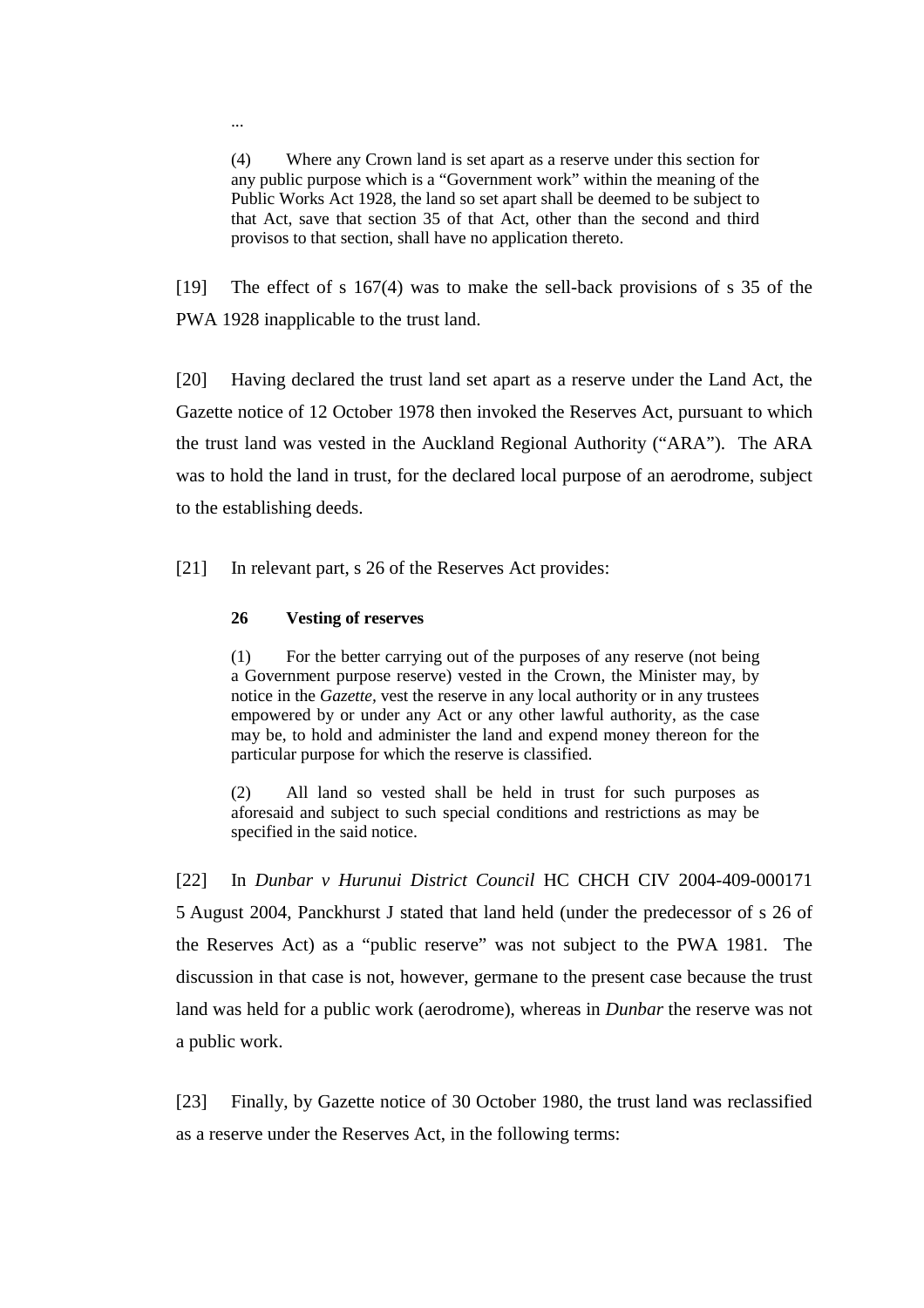Pursuant to the Reserves Act 1977, and to a delegation from the Minister of Lands, the Assistant Commissioner of Crown Lands hereby declares the reserve, described in the Schedule hereto, to be classified as a reserve for local purpose (site for aerodrome), subject to the provisions of the said Act.

[24] From 12 October 1978, the trust land was vested in the ARA and held on trust for the local purpose of an aerodrome, and subject to the establishing deeds.

## *The Public Works Act 1981*

[25] The PWA 1981 came into force on 1 February 1982. Part 3 of the Act, of which s 40 was a part, was entitled "Dealing with land held for public works". Section 40, in its current form, provides as follows:

#### **40 Disposal to former owner of land not required for public work**

(1) Where any land held under this or any other Act or in any other manner for any public work—

- (a) Is no longer required for that public work; and
- (b) Is not required for any essential work;
- (c) Is not required for any exchange under section 105 of this Act—

the Commissioner of Works or local authority, as the case may be, shall endeavour to sell the land in accordance with subsection (2) of this section, if that subsection is applicable to that land.

(2) Except as provided in subsection (4) of this section, the Commissioner or local authority shall, unless he or it considers that it would be impractical, unreasonable, or unfair to do so, offer to sell the land by private contract to the person from whom the land was acquired or to the successor of that person, at a price fixed by a registered valuer, or, if the parties so agree, at a price to be determined by the Land Valuation Tribunal.

(3) Subsection (2) of this section shall only apply in respect of land that was acquired or taken—

(a) Before the commencement of this Part of this Act; or

(b) For an essential work after the commencement of this Part of this Act.

(4) Where the Commissioner or local authority believes on reasonable grounds that, because of the size, shape, or situation of the land he or it could not expect to sell the land to any person who did not own land adjacent to land to be sold, the land may be sold to an owner of adjacent land at a price negotiated between the parties.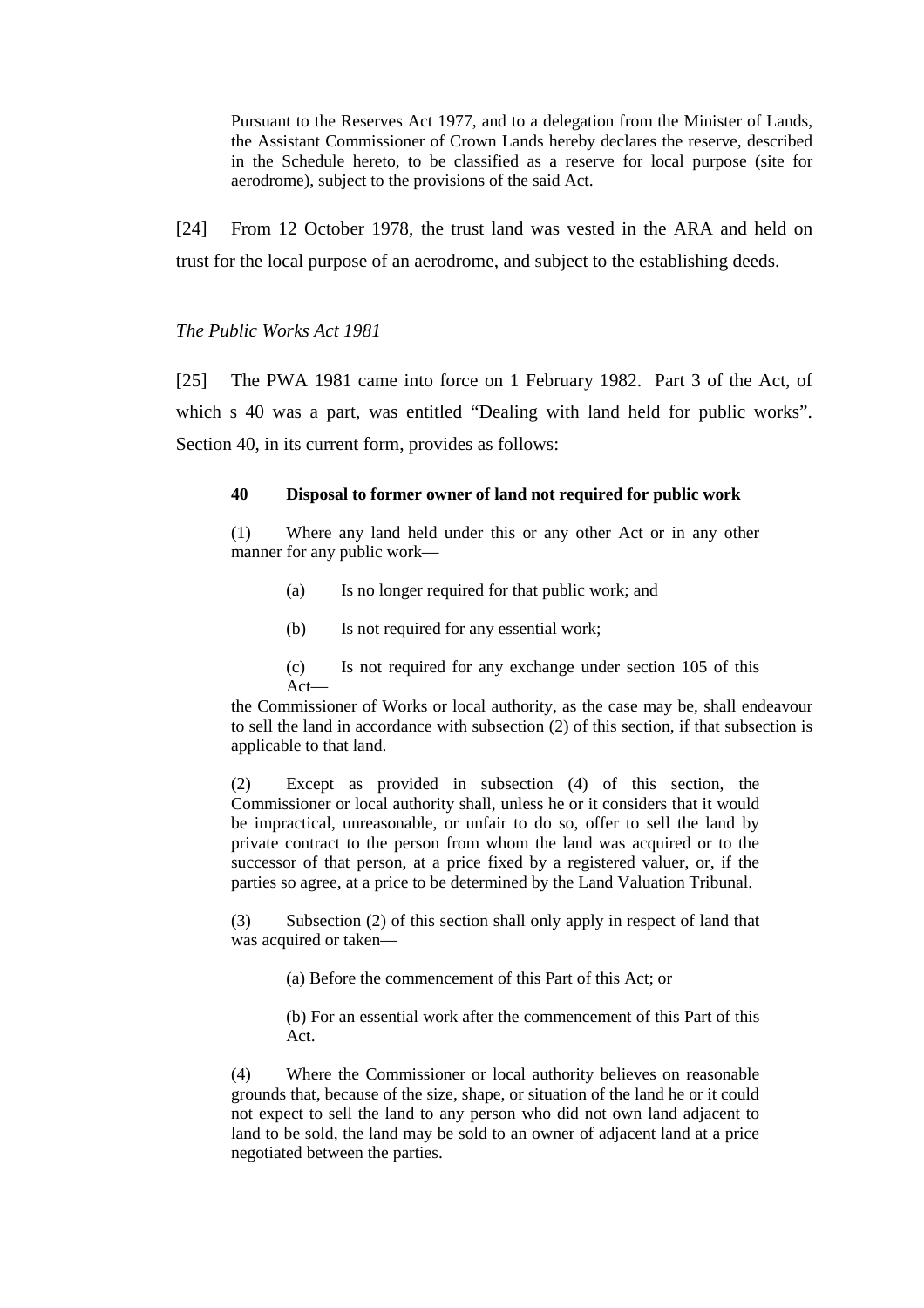(5) For the purposes of this section, the term "successor", in relation to any person, means the person who would have been entitled to the land under the will or intestacy of that person had he owned the land at the date of his death; and, in any case where part of a person's land was acquired or taken, includes the successor in title of that person.

[26] Mr Carruthers submitted, and Hugh Williams J accepted, that the trust land became subject to s 40 on 1 February 1982. Mr Carruthers submitted that, as by that date the trust land was no longer required for the public work for which it had been acquired, namely an aerodrome, the value of the land should be fixed as at 1 February 1982. We are satisfied that, regardless of whether the trust land was "no longer required for [the] public work" at that time, AIAL could not be required now to offer the land back at its 1982 valuation. There are possibly two reasons why that is so.

[27] First, the public work fell within s 224 of the PWA 1981. The relevant parts of the section provided:

## **224 Government and local authority may combine in works of both national and local importance**

(1) Notwithstanding anything to the contrary in any Act or rule of law, where in the opinion of the Minister of Finance and the Minister of Works and Development any undertaking, whether a public work within the meaning of this Act or not, is of both national and local importance, the Minister of Works and Development and any local authority or local authorities may enter into and carry out such agreement for the acquisition, execution, control and management of the undertaking as may to them seem most suited to the circumstances.

...

(19) Notwithstanding anything to the contrary in this Act, any land taken, acquired or used for any undertaking in respect of which an agreement has been made under this section may be transferred or leased to any party to the agreement, or sold or otherwise disposed of, and the proceeds thereof shared or distributed, in accordance with the provisions of the agreement.

[28] Section 224 was, in the PWA 1981, the corresponding provision to s 31 of the Finance Act. By virtue of s 20A of the Acts Interpretation Act 1924, the joint venture deeds, which had been entered into pursuant to s 31 of the Finance Act, were now to be treated as if they had been made under s 224.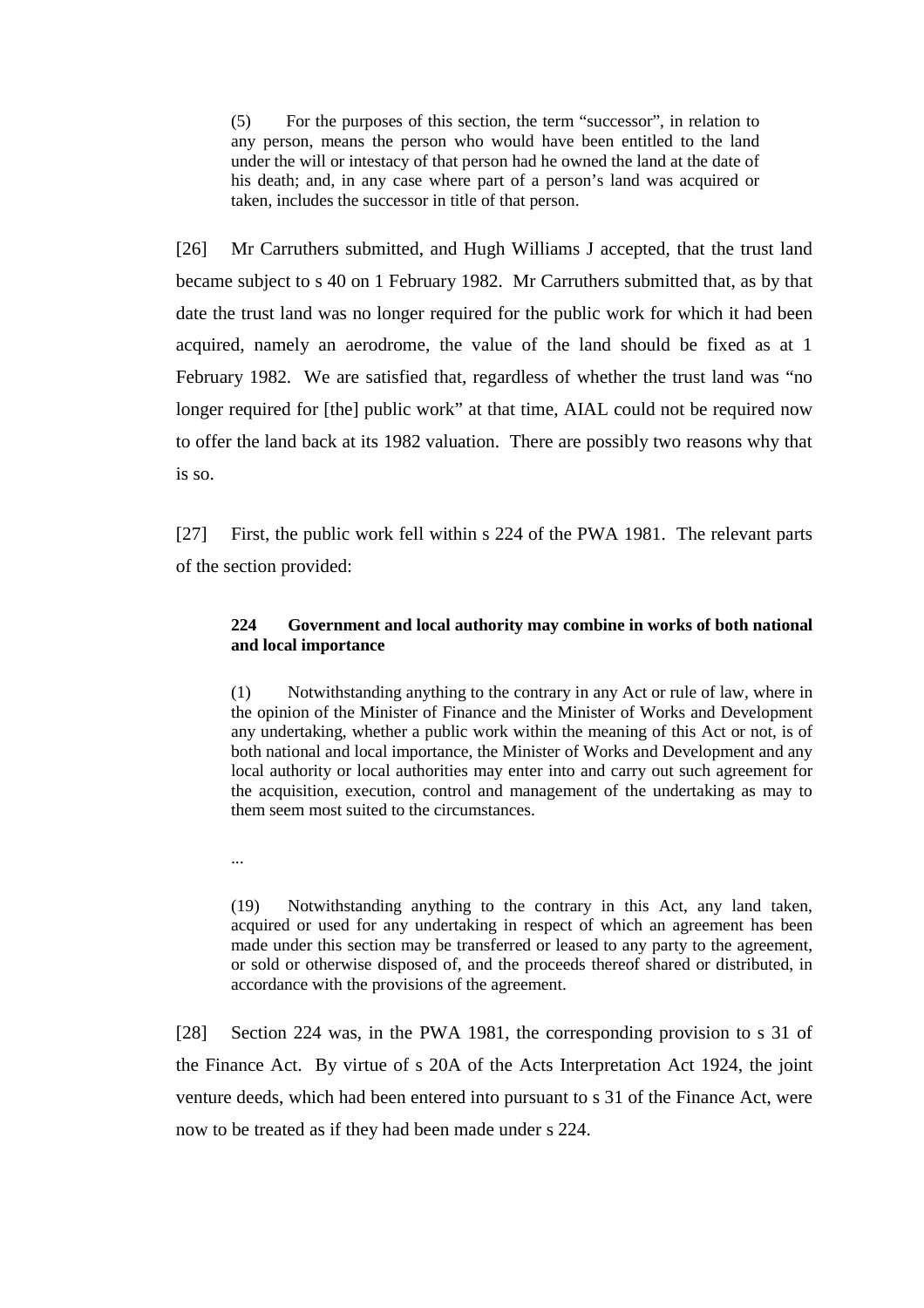[29] The probable effect of s 224(19) was that the joint venture deeds, in so far as they provided for the matters specified in subs (19), trumped s 40.

[30] Secondly, AIAL was not in existence in 1982. Even if the joint venture had become potentially subject to s 40, its liability to the Craigie Trust would not pass to AIAL unless such was subsequently agreed by AIAL. As we shall show, this was never agreed. Mr Carruthers never clearly articulated how any potential obligation on the Crown or the joint venture could have become an obligation of AIAL.

[31] Neither of these reasons appears not to have been advanced and certainly not emphasised before Hugh Williams J. Had they been, we suspect he would have come to the same conclusion we have.

## *The 1980s: Auckland Airport is privatised*

[32] In 1987 the Auckland Airport Act 1987 ("Auckland Airport Act") was enacted. Its long title stated that it was:

An Act to provide for the incorporation of a company to own and operate Auckland International Airport, for the transfer of airport assets and liabilities of the Crown, the Auckland Regional Authority, and certain local authorities to that company, for the payment to the Crown and those local authorities of the existing reserves of the airport...

[33] Section 7 provided as follows:

## **7 Additional provisions relating to vesting of airport assets and airport liabilities in company:**

...

(4) The provisions of this Act vesting any assets or liabilities in the company shall have effect notwithstanding any enactment, rule of law or agreement, and, in particular, but without limitation, the provisions of this Act vesting any land in the company shall have effect notwithstanding any provision contained in the Land Act 1948, the Reserves Act 1977, or the Public Works Act 1981 or in any other Act relating to land.

[34] Pursuant to the Auckland Airport Act, the Auckland Airport (Vesting) Order 1988 was made. Section 3 of the Order vested airport assets and liabilities in the newly incorporated AIAL on 1 April 1988.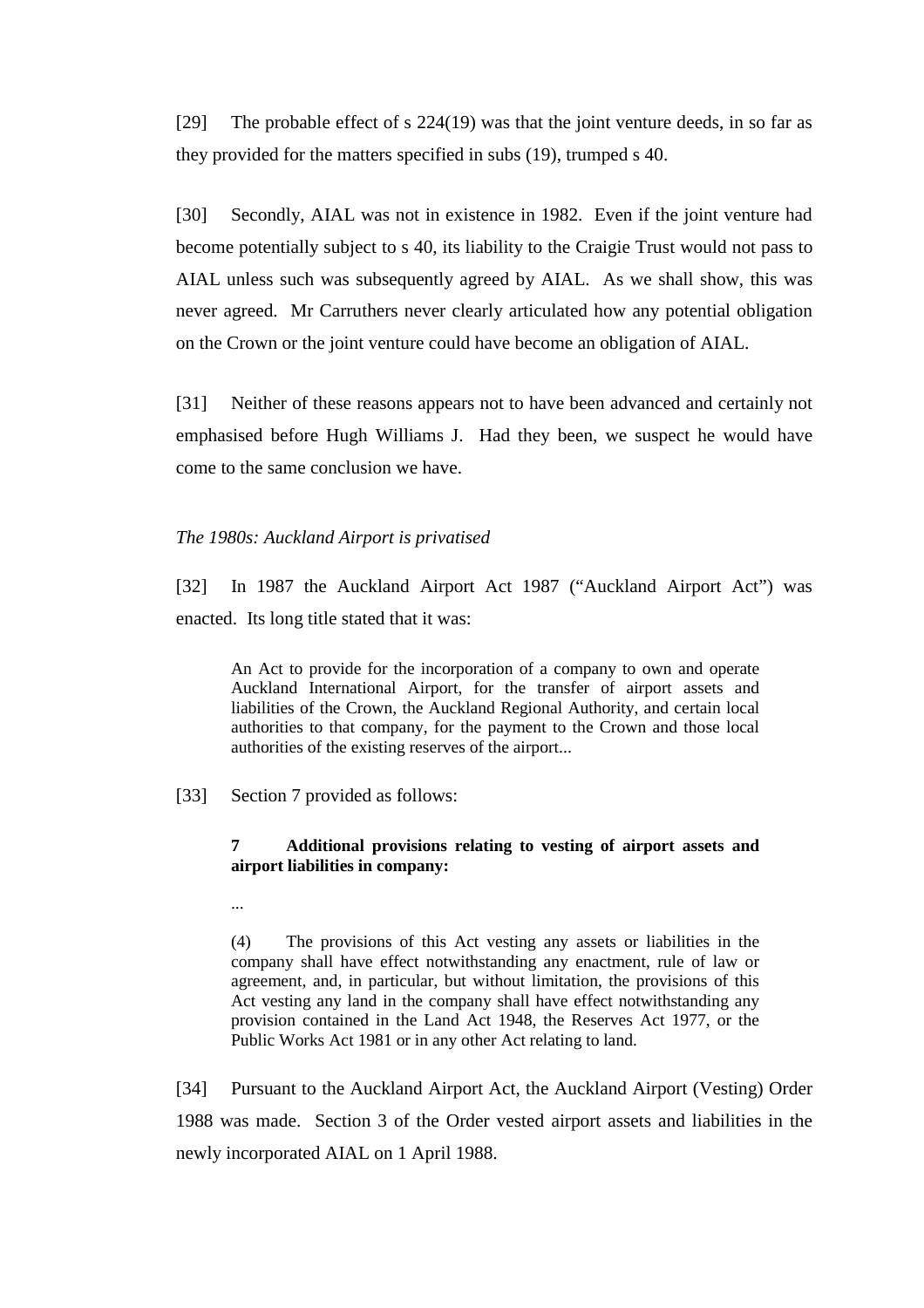[35] Section 9 of the Auckland Airport Act dissolved the joint venture deeds and by s 4(6) AIAL was deemed to be an airport company within the meaning and for the purposes of the Airport Authorities Act 1966 ("Airport Authorities Act"). AIAL was, by s 3D of the Airport Authorities Act, deemed to be a "Government work" for the purposes of the PWA 1981. A new definition of "public work" was introduced to the PWA 1981 by s 2(5) of the Public Works Amendment Act (No 2) 1987 which came into force on 31 March 1987. The new definition provided that "Government works" are "public works". This, as Hugh Williams J noted (at [103]), confirmed that the airport, now incorporated as AIAL, was a public work.

[36] The effect of these statutory changes was that, from 1 April 1988, AIAL could be subject to the s 40 regime if the requirements of that section were triggered.

[37] The other reason for the trust land's previous exemption from the s 40 regime disappeared: see [28] above. The land was no longer held by a joint venture, with the consequence that s 224(19) was not available to AIAL.

[38] We are satisfied that from 1 April 1988 AIAL was subject to the s 40 regime. It did not take on, however, any potential Crown liability under s 40. In that respect, we differ from the conclusion reached by Hugh Williams J.

[39] The joint venture was not subject to the s 40 regime while it remained in existence. There was no potential liability to be passed on in any event.

[40] Moreover, we consider that s 7(4) of the Auckland Airport Act vested the assets in AIAL free from any potential liability under the PWA 1981.

[41] Further, s 7(1)(c) of the Auckland Airport Act provided further protection to the Crown. It provided that nothing effected or authorised by the Act should be regarded as placing the Crown, the ARA, any constituent authority or any other person in breach of any enactment, which would include the PWA 1981.

[42] Finally, the Auckland Airport Act provided for all the assets and liabilities of the joint venture to be listed, with values attributed to each asset and liability: see s 6. Those assets and liabilities were then specified in an Order in Council (s 6(3)) and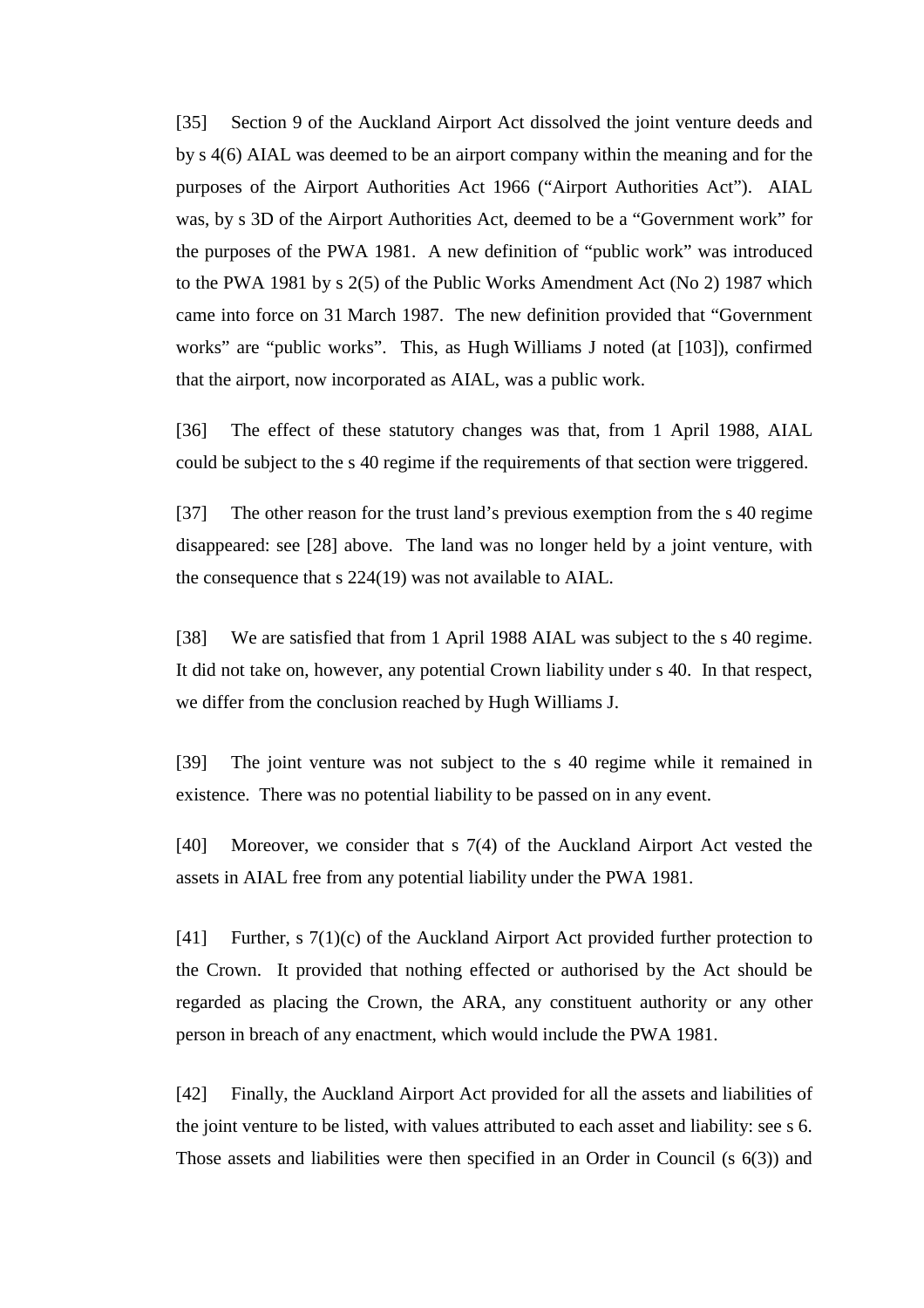then transferred to AIAL. The obvious intent of this statutory provision was that AIAL should acquire a clean balance sheet, with all its assets and liabilities correctly valued and approved by Order in Council. No potential liabilities under s 40 with respect to the trust land or any other airport land were mentioned in the statutory list.

[43] The Auckland Airport Act was further amended by the Civil Aviation Amendment Act 1992. Section 39 of that Act added new subs (4A) to s 7. The new subs (4A) provided that, where land had been transferred under the Auckland Airport Act, ss 40 and 41 of the PWA 1981 applied to the land "as if the company were the Crown and the land had not been transferred under this Act".

[44] This interpretation explains why the enactment of subs (4A) attracted little attention in the debates and submissions on the Civil Aviation Amendment Bill. Subsection (4A) was not applying ss 40 and 41 to AIAL for the first time, because those sections had been in effect from 1 April 1988. It clarified to whom an offer back would be made if airport land became surplus.

[45] Our conclusion is consistent with the observations of this Court in *Port Gisborne Ltd v Smiler* [1999] 2 NZLR 695. That case involved consideration of the Port Companies Act 1988, s 26 of which provided that when land was transferred to port companies, s 40 of the PWA 1981 did not apply to the transfer, but that after the transfer s 40 applied as if a port company were a Harbour Board and the land had not been transferred. The Court in *Smiler* held that the purpose of s 26 was twofold: first, to avoid argument that transferring land to a port company triggered s 40, and secondly, to make plain that the transfer did not deprive a person having the right given by s 40 in respect of Harbour Board land of that right.

[46] The answer to the second question on appeal must, therefore, be yes. When the airport was vested in AIAL, the joint venture deeds were dissolved and the exemption from the s 40 offer-back regime conferred by s 224(19) of the PWA 1981 ceased to apply to AIAL. The critical date was 1 April 1988. It was on that date that AIAL became subject to s 40 of the PWA 1981, and the mechanics of that position were clarified by s 7(4A) of the Civil Aviation Amendment Act 1992.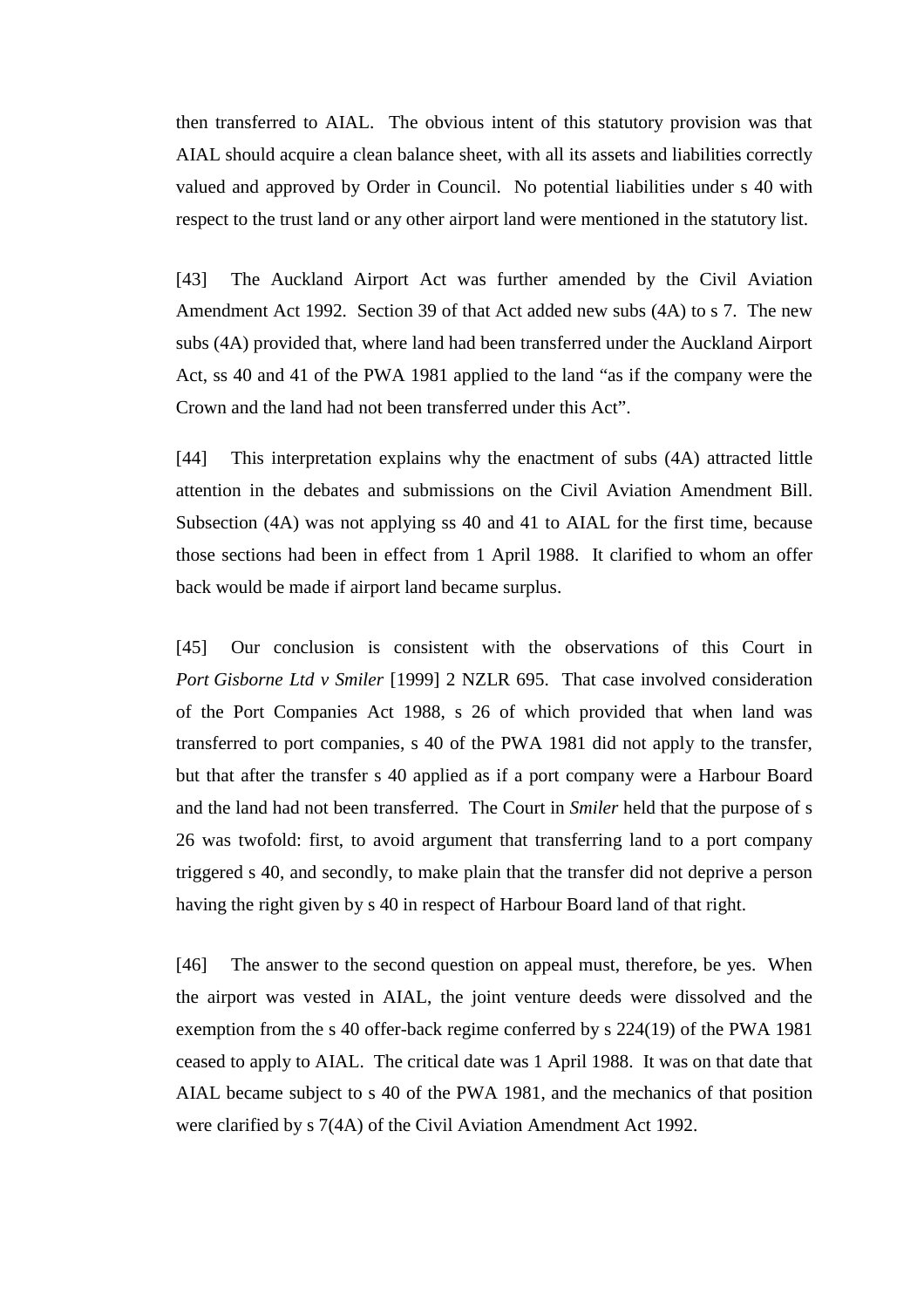#### **Scope of the public work**

[47] As cases under s 40 of the PWA 1981 go, the present one is unusual in that it does not involve land having been acquired for some future activity which has not come to fruition or where, over the course of time, there has been a diminution of the activity and land at the periphery is no longer necessary. Indeed, under s 40 the original purpose for which land was acquired is only one part of the issue. Section 40 is directed to land "held for a public work". The focus must be on why it is held rather than simply on the purpose for which it was acquired.

[48] We accept AIAL's submission that the inquiry as to why the land is now held is not limited to the specific words which were used in the documents that effected the initial acquisition. Rather, there must be an overall assessment of what was contemplated in terms of the land's development and use, and what continues to be contemplated in those respects.

[49] The historical development of Auckland Airport leaves no room for debate that the entire area of over 1,000 hectares was acquired so that the grand vision of New Zealand's primary international airport could be implemented. From the project's outset, it was the intention of government (and subsequently of local authorities) to create a major gateway airport that would include not merely an airstrip and adjoining terminal, but both air-side and land-side functions, ancillary commercial activity and land available for expansion and development. All the contemporary evidence, and particularly the establishment deeds, reflect a commitment to a major national activity which inevitably would involve ongoing development and in respect of which flexibility and adaptability to advances in aviation technology and requirements had to be hallmarks.

[50] In light of this practical reality, it is unduly semantic to read down this complex inquiry by technical dissection of the word "aerodrome" which appeared in the first Gazette Notice.

[51] The PWA 1981 defined "aerodrome" in the following way: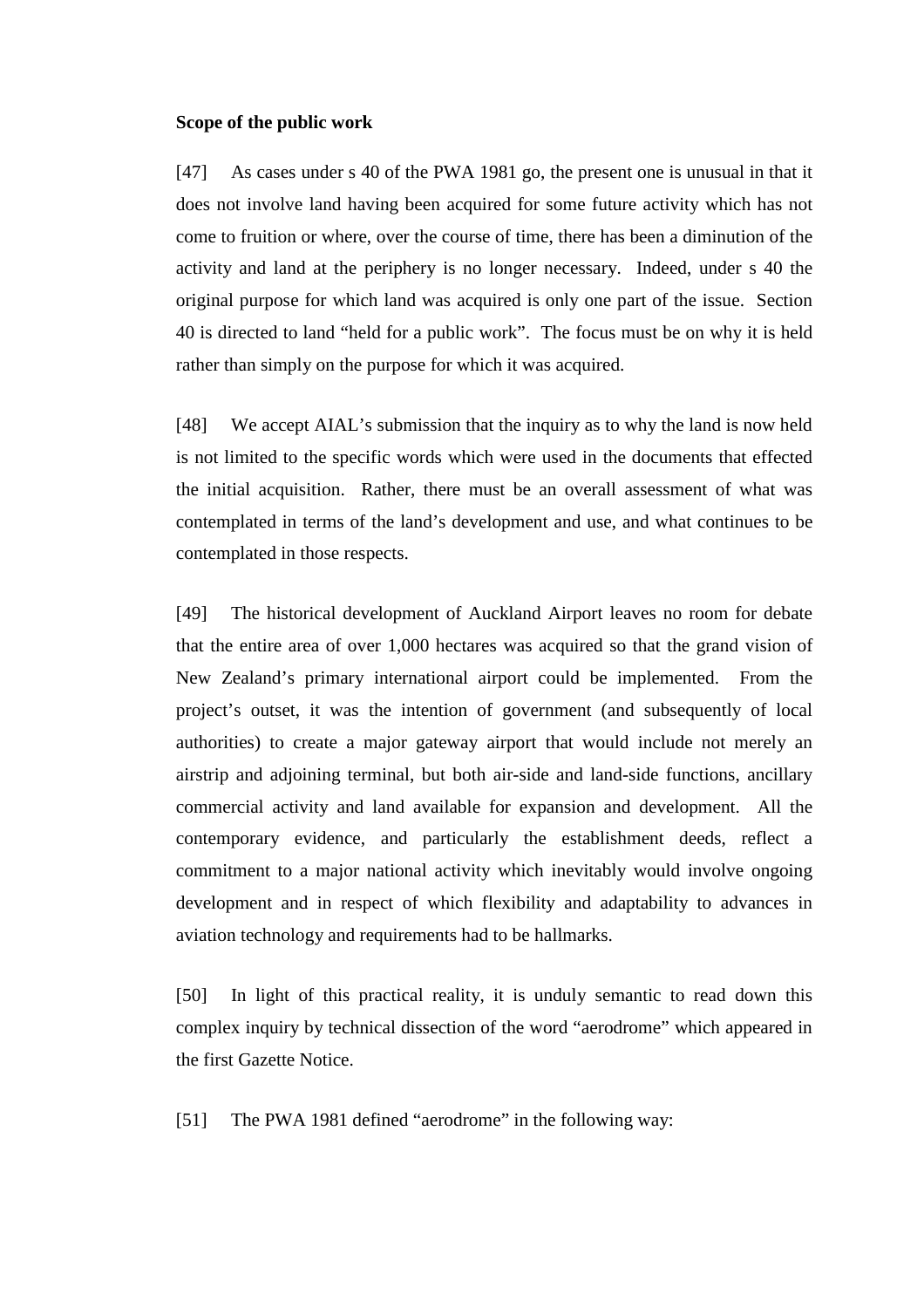Aerodrome means any defined area of land or water intended or designated to be used either wholly or partly for the landing, departure, movement, and servicing of aircraft; and includes any buildings, installations, roads, and equipment on or adjacent to any such area used in connection with the aerodrome or its administration; and also includes any defined air space required for the safe operation of aircraft using the aerodrome; and also includes a military airfield.

[52] The more modern word, "airport", is defined in the Airport Authorities Act 1966 in a manner which resonates with the earlier provision:

Airport means any defined area of land or water intended or designated to be used either wholly or partly for the landing, departure, movement, or servicing of aircraft; and includes any other area declared by the Minister to be part of the airport; and also includes any buildings, installations, and equipment on or adjacent to any such area used in connection with the airport or its administration.

[53] As Mr Carruthers realistically accepted in his submissions:

What is said to be "used in connection with the aerodrome" will always be a matter of fact and degree in the context of the 1981 Act, however under the statutory definition it will always have to be connected to the core aerodrome activities. How "connected" any given use is with the aerodrome, will exist on a spectrum.

[54] Two reports preceded the development of Auckland Airport, both of which support AIAL's submission that airport development and planning is a dynamic and long-term exercise. The first of those reports was the Tymms Report, which was commissioned by the Crown in 1948 and prepared under Sir Frederick Tymms (leader of the United Kingdom Civil Aviation Mission) on the organisation, administration and control of civil aviation in New Zealand. The second was the Fisher Report, which was commissioned by the Crown and Auckland mayors and prepared by airport planning company Leigh, Fisher and Associates, on probable future airport developments. Those two reports, and, even more expressly, the principal and supplementary deeds, make abundantly clear that the development of Auckland Airport was not a short-term endeavour. Nothing which occurred in the subsequent privatisation of AIAL altered that.

[55] In his extensive judgment, Hugh Williams J (from [115] to [206]) undertook a painstaking analysis of the evidence which had been given by the opposing aviation experts: Mr Morris Garfinkle (who was an attorney, former part-owner of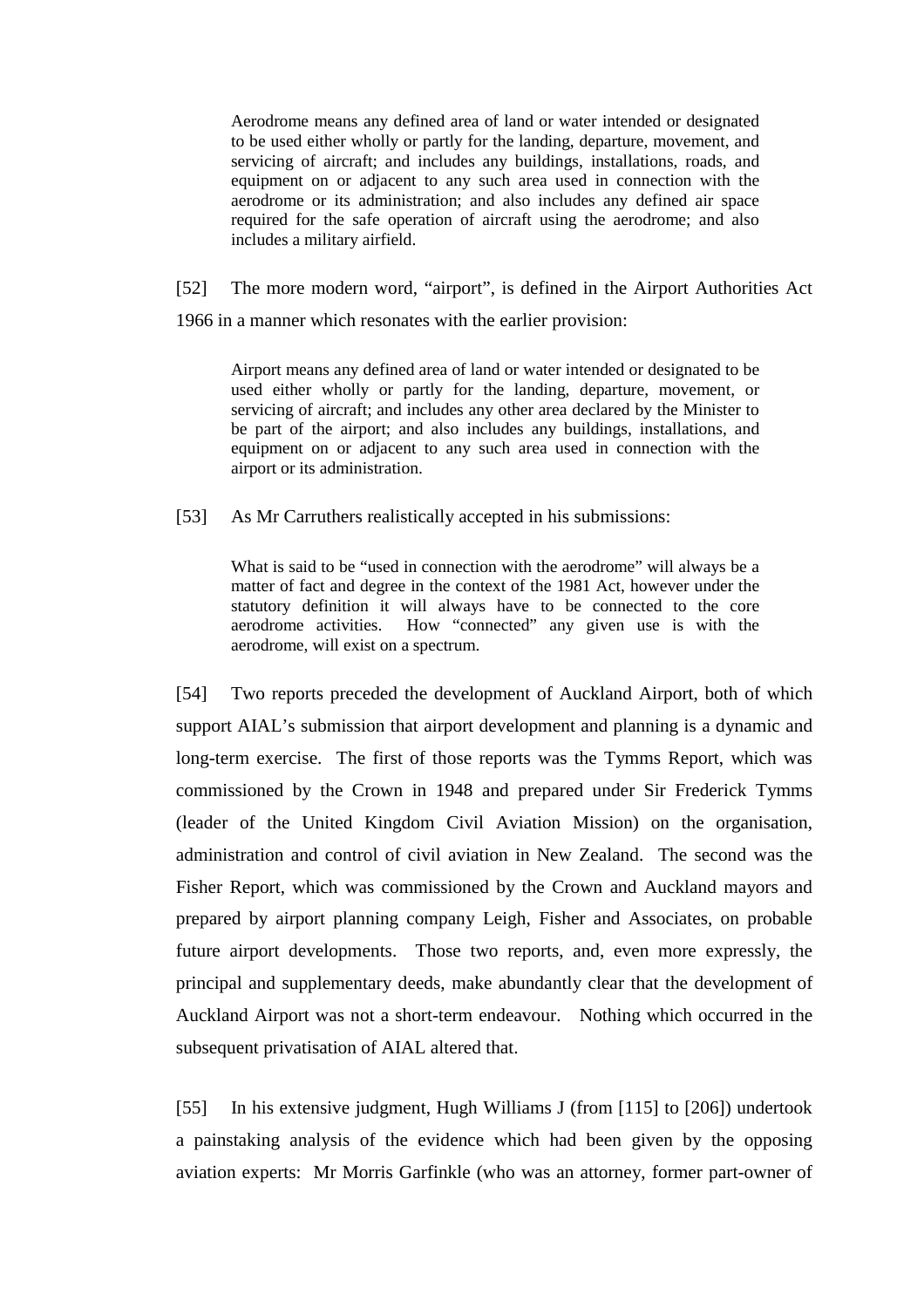an airline and experienced aviation consultant of 20 years), called by the Craigie Trust, and Mr Peter Smith (an engineer specialising in airport planning and development for more than 35 years), called by AIAL.

[56] The Judge also analysed evidence from other witnesses including Mr Donald Huse (who had been the airport's Chief Executive Officer), Mr Wayne McDonald (an engineer with the airport for eight years) and Mr Anthony Gollin (who had initially worked for the Ministry of Transport and subsequently in various roles for AIAL). He also heard evidence from Mr Gregory Fordham. Mr Fordham was the Managing Director of Airbiz Aviation Strategies Pty Ltd, a company which had been involved in airport planning for 28 years. He was also directly involved in preparing the Auckland Airport 1988 and 1990 development plans, the 2005 master plan and the 2007 draft freight master plan.

[57] The issue before Hugh Williams J, in light of the competing expert and historical material, was whether, for the purposes of determining whether land was held for a public work in terms of s 40, a cohesive approach to characterising the land was required or whether there could be a patchwork assessment of specific parcels of land within the total area which was loosely called "the airport".

[58] He undertook an analysis of the use of the word "aerodrome". He was bound to do so, since the word had featured so heavily in much of the evidence and submissions. However we consider that focus on that word is misplaced and unhelpful.

[59] This Court recently has considered the ambulatory interpretation to be accorded to words which have fallen out of common usage: see *Big River Paradise v Congreve* [2008] 2 NZLR 402. Like Hugh Williams J, we are satisfied that an ambulatory approach to the word "aerodrome" and what is encompassed if such a concept has changed significantly over time, should be adopted in this case.

[60] We endorse Hugh Williams J's conclusion that:

[200] An ambulatory interpretation of the word "aerodrome" can therefore properly be held to encompass the facilities commonly found at airports –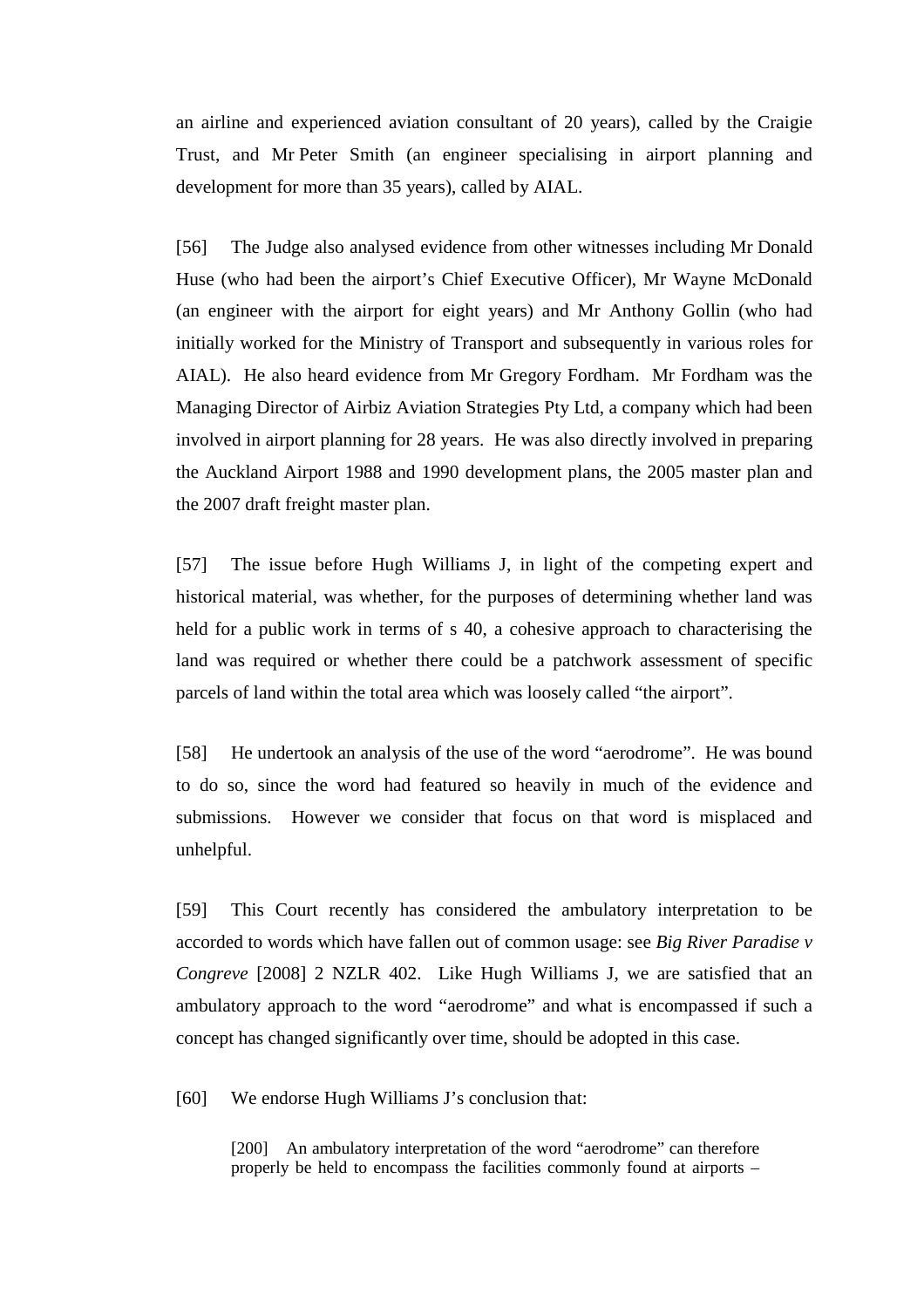Auckland International in particular – and changing over time to what was and is now available.

[61] There can be no question that, on 1 January 1988, the entire 1,000 hectares were held for a public work, namely, the provision, expansion and development of a modern airport, with all its connected and associated operational, administrative and commercial activities.

[62] An important element of the appellants' argument before us was that some of the trust land was used for activities which could be viewed as purely commercial, rather than strictly necessary for the functioning of the airport. Mr Carruthers drew our attention to a number of commercial facilities developed on the land. These included:

- NZ Post (operating since 1979);
- Service stations (operating since 1993);
- Flyways (operating since 1995);
- Retail banking services (operating since 1997);
- Car rental facility (operating since 1997);
- Office space leased to companies unrelated to the operation of Auckland Airport and marketed accordingly (operating since 2000);
- Koru Club Car Care providing parking and valet service for elite customers (operating since 2000);
- Toyota car dealership (operating since 2000);
- Fast food restaurants including McDonalds, Dunkin Donuts, Subway and St Pierre's Sushi (operating since 2001);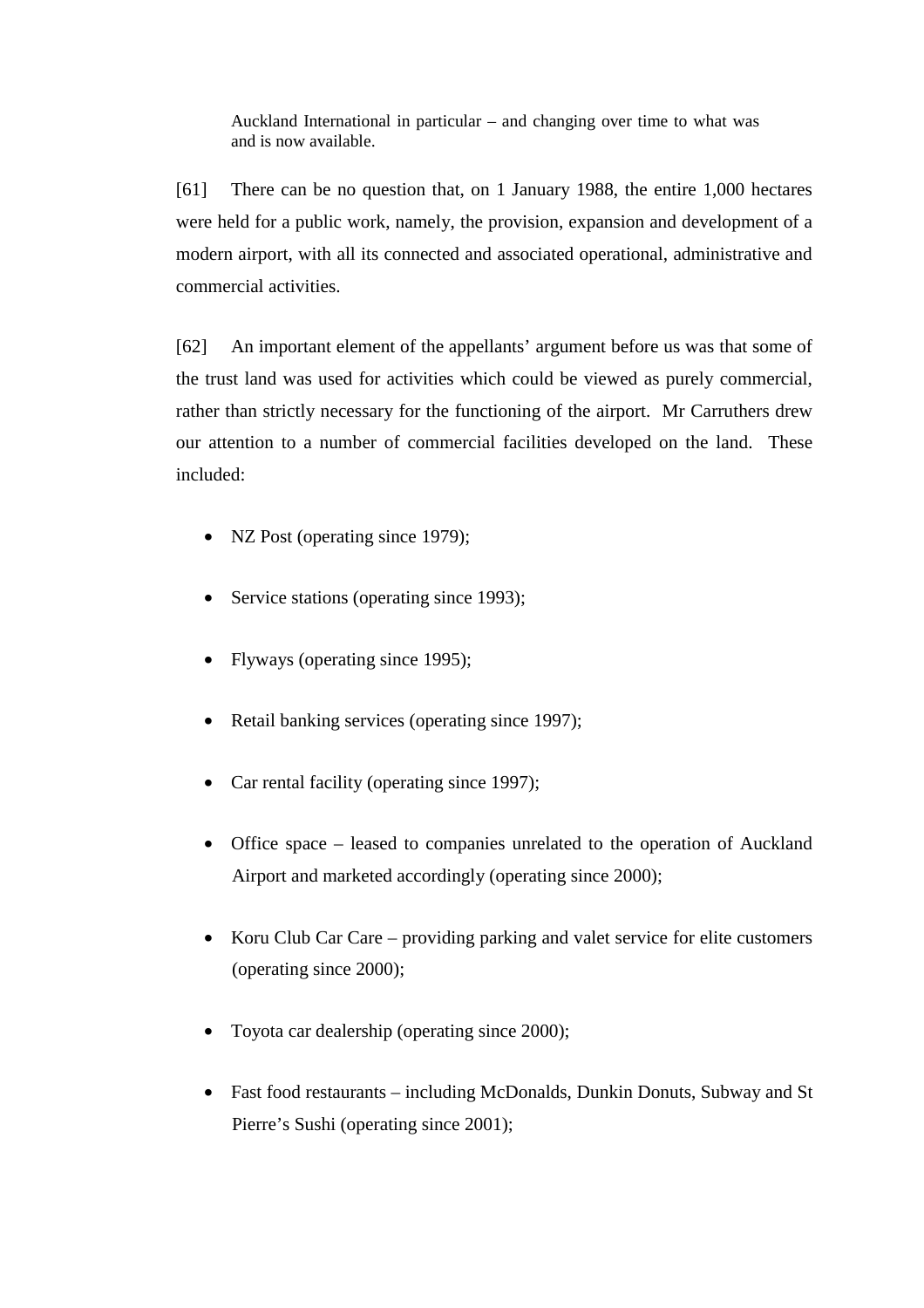- Warehouse Stationery providing low-priced office and stationery products (operating since 2001);
- Foodtown a large-scale supermarket (operating since 2001);
- Fedex (operating since 2001);
- Priority Fresh (operating since 2002);
- Butterfly Creek offering a playground with a train circulating the wetlands with a new crocodile attraction, a petting zoo, a bar and cafe and wedding facilities marketed across the city (operating since 2003); and
- Treasure Island Adventure Golf offering children's attractions such as mini golf and a large pirate ship (operating since 2003).

It was also noted that the much of the land acquired from the appellants remained undeveloped.

[63] The appellants also stressed that, in the 30 years since the land was acquired, there have been only three occasions on which strictly "airport" facilities have been even proposed for the land. None of these proposals came to fruition.

[64] The appellants argue that the High Court Judge adopted a fallacious approach by assuming that because it was desirable or convenient to have land available for activities adjacent to the public work, the criteria for retention were met.

[65] Mr Carruthers strenuously argued that the appellants' land would never have met the test for compulsory acquisition on the basis of the purposes for which it is now being used. He realistically accepted that the public work for which the land was held included more than simply the runway (and land for future runway development) and associated terminals. But he submitted that the purely commercial arm of AIAL's activities could never fulfil the necessary requirements for retention.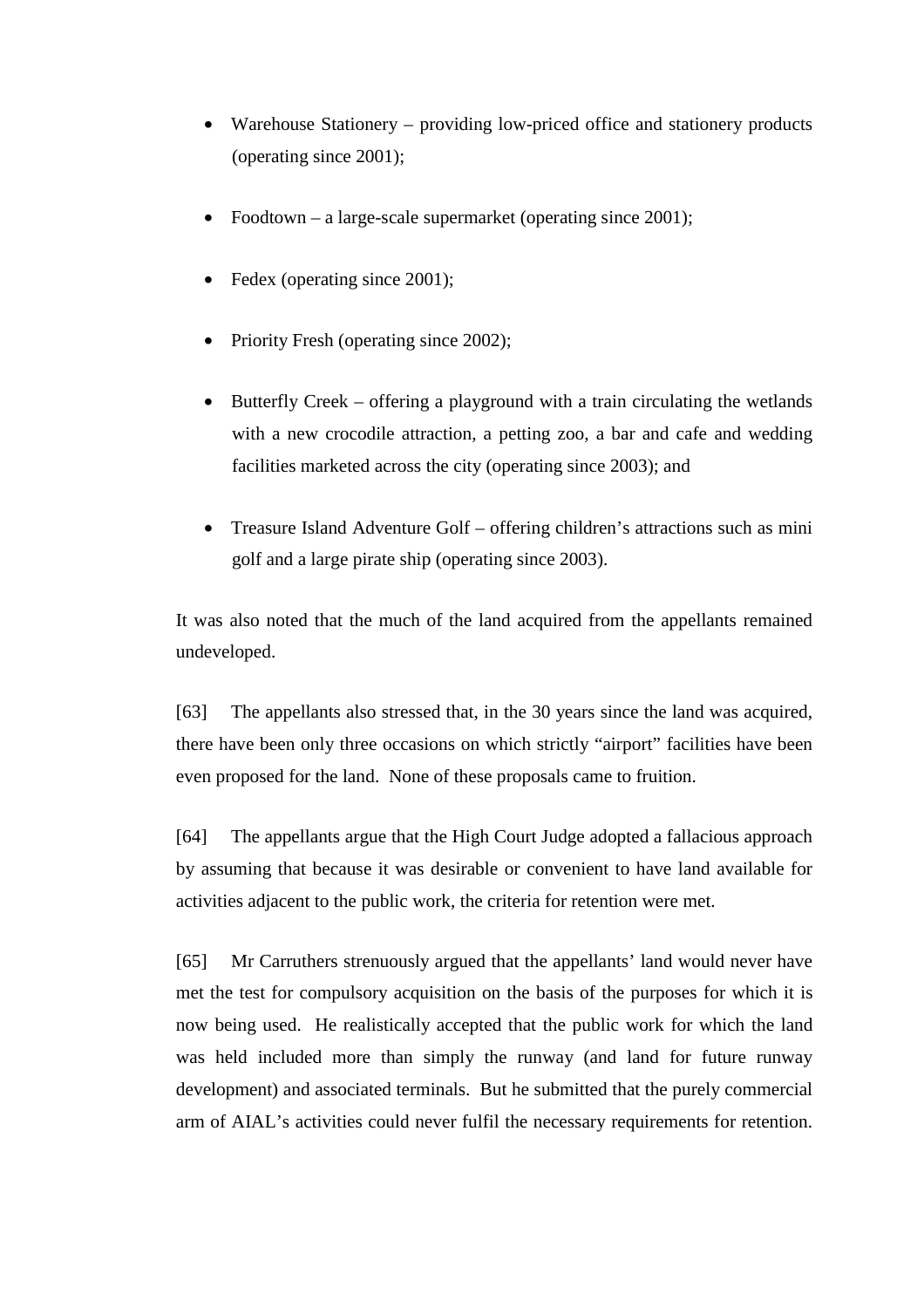He acknowledged that there were grey areas in respect of cargo sheds, customs facilities, and the like, which were harder to classify.

[66] Whatever argument may be sustainable about land at the perimeter of the total airport complex, we are unable to see how Mr Carruthers's submission can succeed in respect of a parcel of land which lies at the very core of the airport precinct. Some of the trust land has been used for major arteries into the existing terminals. Such land was clearly held for a public work. That conclusion is reinforced when regard is had to the fact that a second runway near to the other side of the land under consideration is already in contemplation.

[67] The appellants' entitlement to compensation was not finally settled for a substantial period of time after the land was acquired. An initial payment was made, and then, mostly at the request of the appellants, there was a delay before matters were finally disposed of.

[68] After a lengthy hearing before the Land Valuation Tribunal, an additional award of compensation of \$258,000 was made as against a claim for \$434,000.

[69] This award was made after the PWA 1981 came into force. At no time while the compensation claim was in train was it suggested that the land was not being held or used for aerodrome or airport purposes. The compensation claim was predicated on the current and likely ancillary commercial uses, which the Craigie Trust acknowledged were occurring.

[70] That apart, on the land acquired from the Craigie Trust, there has been developed:

- Air New Zealand flight catering kitchens;
- the realignment of George Bolt Drive;
- the construction of Tom Pearce Drive;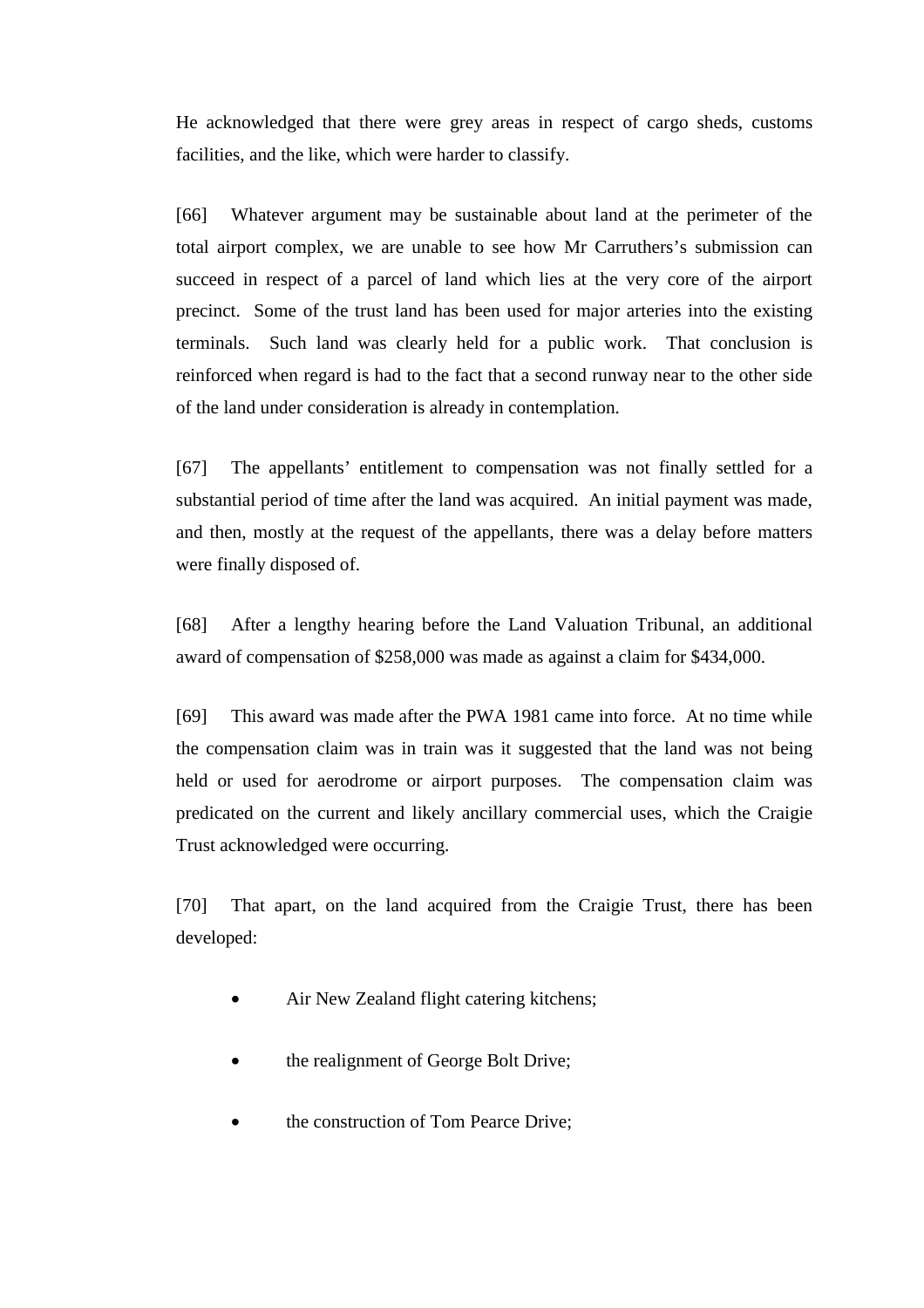- the AFFCA Building which provided facilities for freight forwarders operating from Auckland Airport;
- provision for various utility activities; and
- the construction of the Aviation Turbine Fuel Pipeline ("AVTUR pipeline").

[71] Since AIAL's incorporation, there has been an increase in commercial activity on land which has otherwise not been utilised. All of this has been done on the basis of short-term development. AIAL has always been able to ensure that, in the medium to long-term, any direct aviation functions would not be compromised by other activity.

[72] It is instructive to note that, at one point, a second runway would have included the trust land and other taxiways and land-side aviation support, as well as an access road. In a further development plan, there was a possibility of the land being used as part of a passenger terminal and commercial support services. None of these projects are in and of themselves decisive of the issue before us, but they demonstrate the flexibility which is essential in a public work such as a modern airport. Assessing the nature of the airport as a whole, regard must be had to the needs for parking, shopping, and ancillary service requirements. Such services are necessary when there is not only an ever-increasing number of tourists using the airport, but an ever-increasing number of staff permanently supporting its operation, and who work in a somewhat isolated area where there is a need for everyday commerce.

[73] Mr Carruthers relied heavily on publications issued by AIAL which show a distinction between aeronautical and non-aeronautical activities. Particular emphasis was placed on Board papers and development plans throughout the last decade, which demonstrated that there was concentrated attention to the commercial property portfolio and the possibility of exploiting more effectively the value of the land by undertaking commercial activities, which were not necessarily an adjunct to the core activity of running an international airport.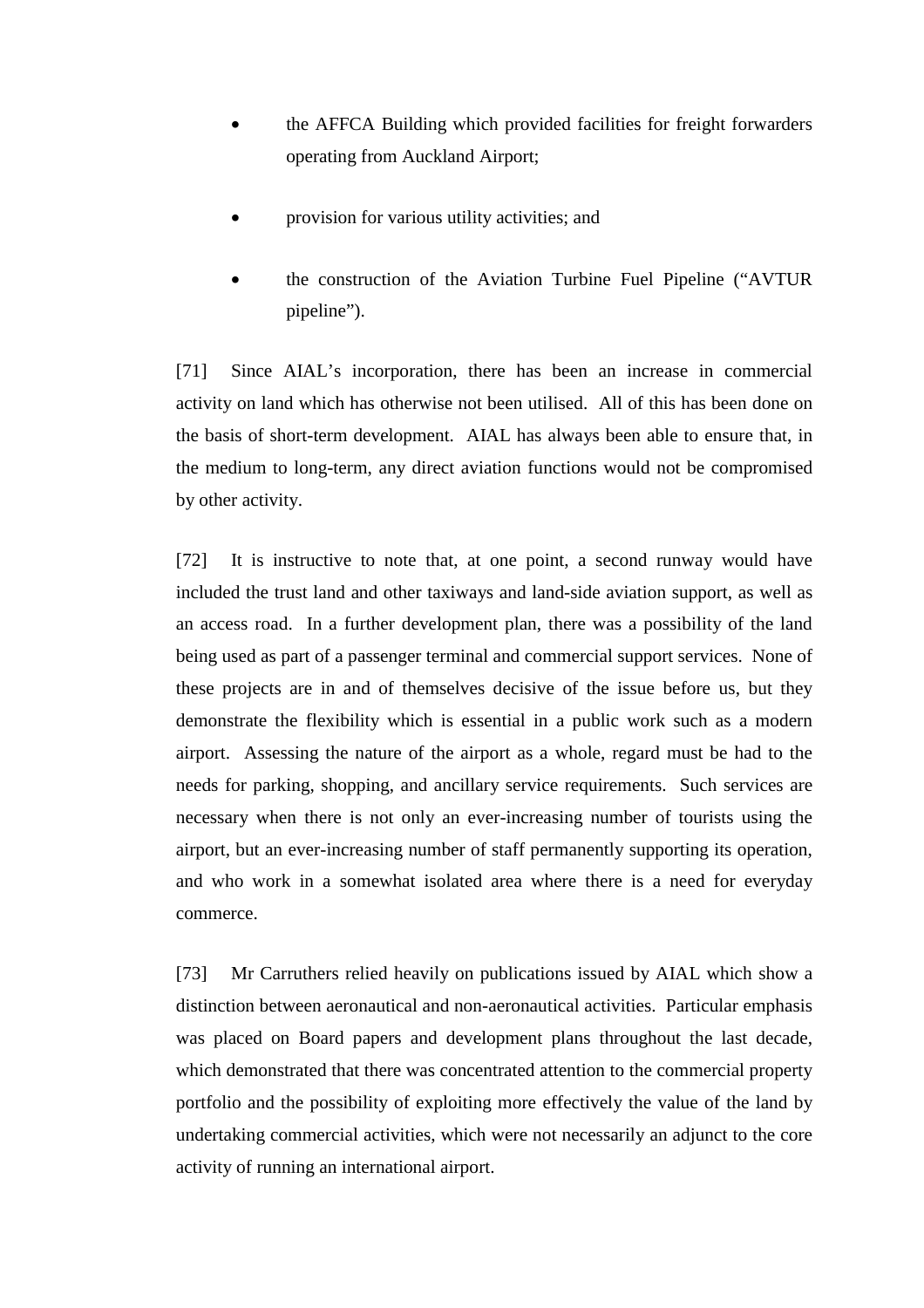[74] We are satisfied that the entire area of land described in the Auckland Airport Act continues to be held by AIAL for airport purposes.

[75] The evidence does not demonstrate that there are, on a realistically discrete basis, segments of land within that whole which are no longer held for that airport purpose. We accept that some segments may be being used for other purposes in the meantime and some areas have not been developed. However, that is the very nature of a modern international airport precinct. To hold that those segments ought to be cleaved off from the whole and offered back, would be quite unworkable.

[76] The contention that the appellants' land could be carved out so that one was left with a patchwork of land held by the respondent interspersed with, and splintered by, land belonging to private owners, is unrealistic. If the appellants' former land could be treated in this fractured way just because parts of it are not currently in use, the same standard would have to apply to the land of other former owners. Such an outcome would wholly frustrate the flexibility that is necessary for planning, coordination, development and responding to changing demands for a modern international airport.

[77] The particular circumstances which may be shown to exist in a particular segment of land in the AIAL precinct are not the issue. We are satisfied that Hugh Williams J was correct to conclude that the land acquired from the appellants is integral to the operation and activities of the respondent, and continues to be held and used for the purposes for which it was acquired.

[78] Although we are satisfied that, as at 1 April 1988, AIAL became subject to s 40 of the PWA 1981, the use to which AIAL has put and is putting the relevant land is within the scope of the public work for which the land is held, and for which it is still required.

## **"Impracticable, unreasonable or unfair" and the "character" of the land**

[79] We agree with Hugh Williams J that the onus would be on AIAL, if the land was no longer required for a public work, to demonstrate either that it would be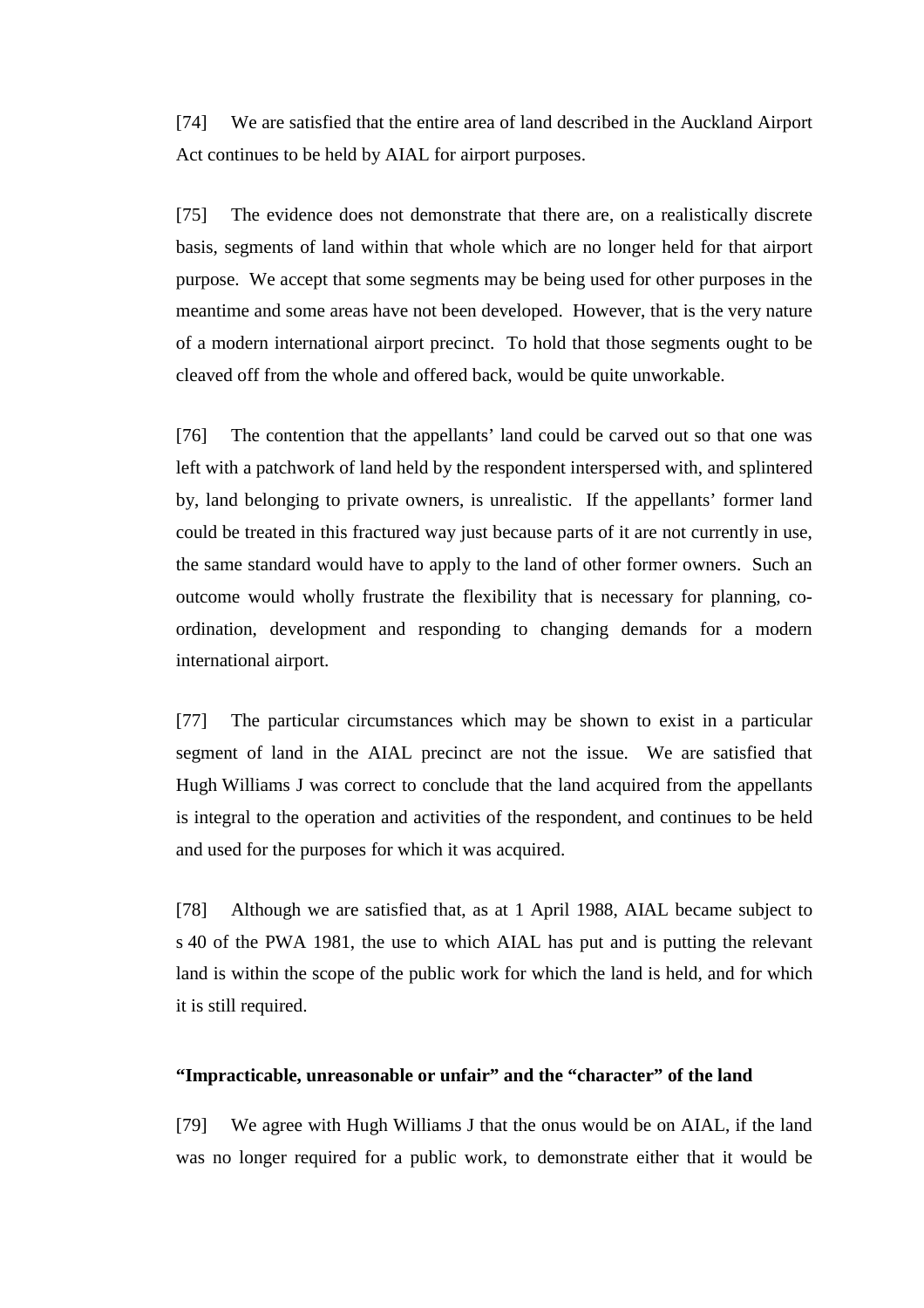"impracticable, unreasonable or unfair" to require it to be offered back to the appellants, or that the character of the land had changed such that AIAL was exempted, by s 40(2)(b), from offering it back. The issue does not arise, but for completeness we refer briefly to the point.

[80] Hugh Williams J said that had it been necessary to so decide, he would have concluded that it would not have been impracticable to require the whole of the Craigie Trust land to be offered back, but Mr Carruthers had a fall-back position in the High Court which attracted the Judge.

[81] At our request, counsel offered a preliminary view as to the sort of order the Court should consider if the issue of buy-back arose.

- 1 Pursuant to s 40(2) of the 1981 Act the respondent shall offer to sell the land (allotment 508) Parish of Manurewa, and comprised in certificate of title 78D/195, North Auckland Land Registry), excluding all formed roads which includes George Bolt Memorial Drive and Tom Pearce Drive and the flight kitchen on Tom Pearce Drive, to the appellants at the current market value of the land as at 1 April 1988 or some later date.
- 2 On conditions that the appellants grant in favour of the respondent the following matters in relation to Areas A, B, C and D of the Land, as identified on the plan attached to this judgment.

#### **Area A**

- (a) Easements as necessary to protect the Avtur Pipeline and any other services; and
- (b) A licence or ground lease for the power station at nominal rental, or, a separate title to be granted for the land required for that power station; and
- (c) A boundary realignment to exclude the shopping centre at the North Western aspect of the land; and
- (d) A ground lease at current market rental and on reasonable terms for those buildings and associated improvements already on the land.

#### **Area B**

(e) A ground lease at current market rental and on reasonable terms and for those buildings and associated improvements already on the land.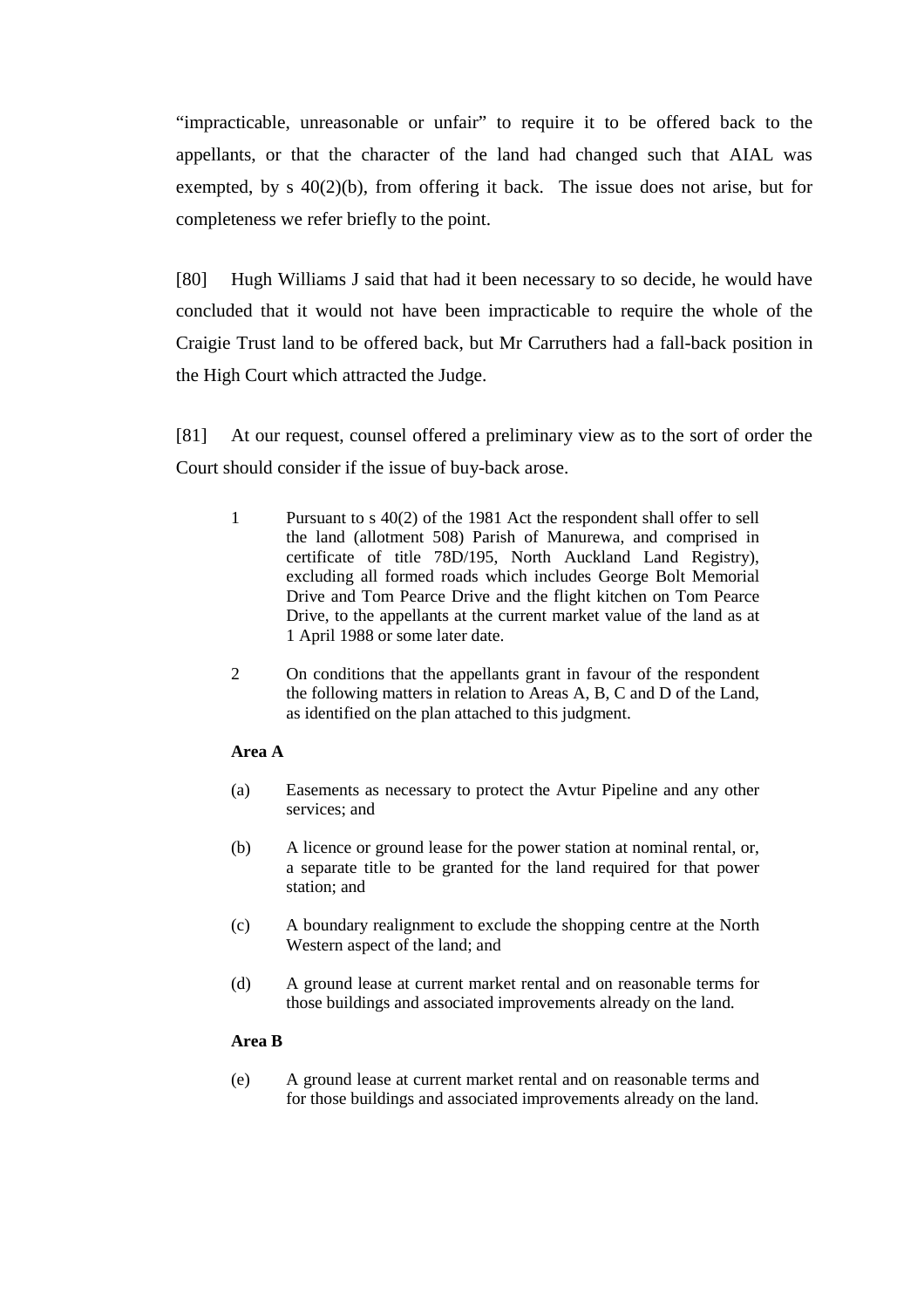## **Area C**

(f) A ground lease at current market rental and on reasonable terms and for those buildings and associated improvements already on the land.

## **Area D**

- (g) A ground lease at current market rental and on reasonable terms for those buildings and associated improvements already on the land.
- 3 Any issues as to the practical implementation of these orders are to be determined at a separate remedy hearing before the trial Judge (including but not limited to the current market rent for the ground leases).

[82] Hugh Williams J concluded that, although there would be practical difficulties in requiring the whole of the land to be returned, they would not be insuperable. The Judge envisaged the type of arrangement outlined in Mr Carruthers's suggested order.

[83] Nonetheless, the Judge held that if necessary he would have concluded that it would have been unreasonable or unfair to require AIAL to offer back the land, as the Auckland International Airport was "an infrastructural asset of critical importance to the New Zealand economy" (at [214]).

[84] Having spoken about its important and contemporary role as the major international airport in the country, the Judge said:

[216] In part, Auckland International's success in fulfilling that role has resulted from its ability to plan, install facilities and react to evolving aviation and users' requirements unconstrained by lack of land or the need to take the interests of other landowners within its present boundary into account. It has, sensibly, dealt with land use by users in a way which maintains maximum flexibility to accommodate future changes.

[85] The Judge also found that, in terms of s  $40(2)(b)$ , there had been a significant change in the character of the land formerly owned by the appellants.

[86] We disagree with the Judge that it would not have been impracticable for AIAL to offer back the land to the appellants, but we endorse his view that it would have been unreasonable and unfair, and with his conclusion that there had been a significant change in the character of the land so that AIAL was exempted from offering it back. In light of the passage of time and the radical alteration of the entire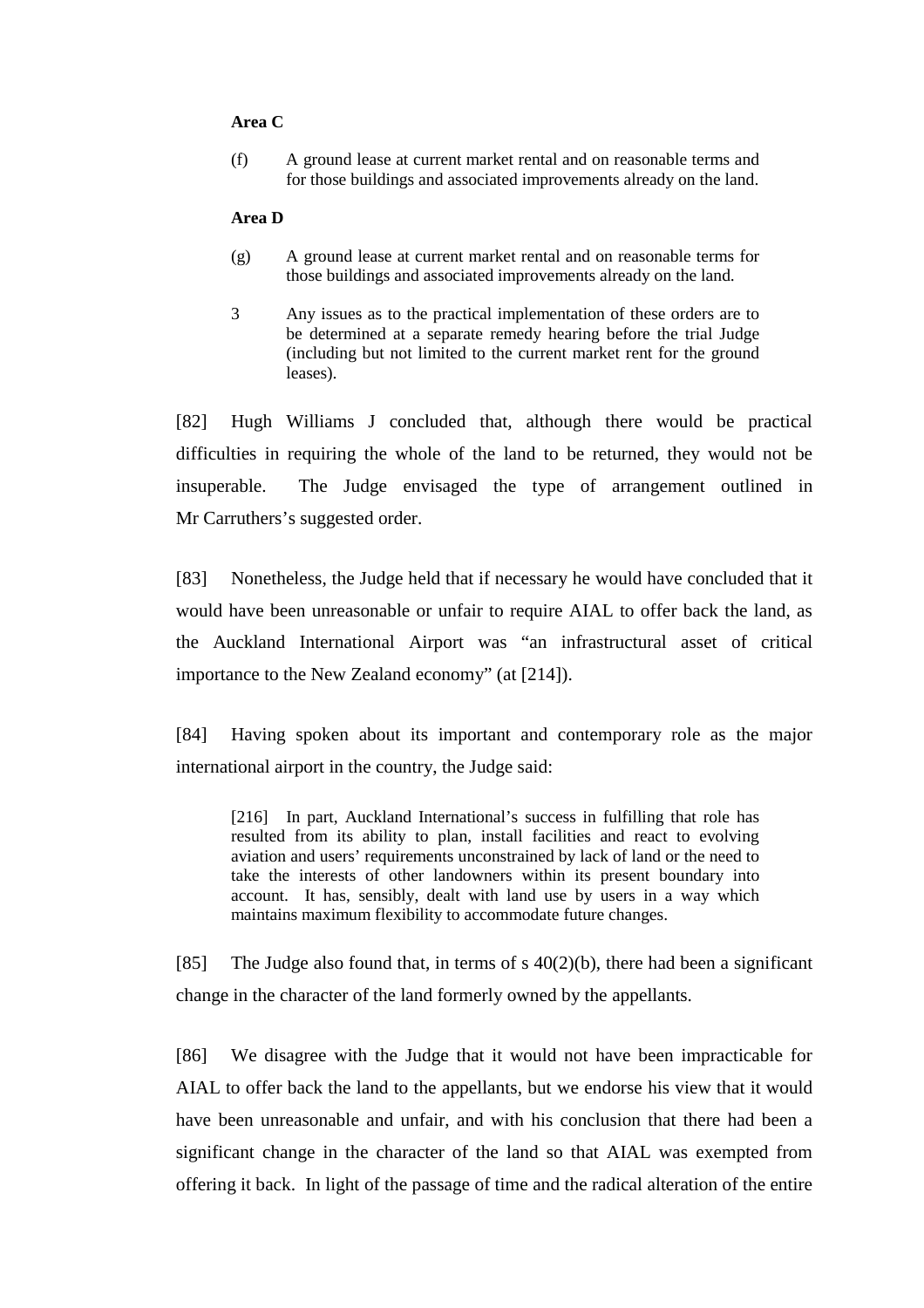area of the airport precinct, offering back parts of the land could not be appropriate on any basis.

## **Conclusion**

[87] As a result, the judgment should be explained. First, by order A, we dismiss the Craigie Trust's appeal. Their claim to have the land transferred back rightly failed.

[88] Secondly, AIAL's cross-appeal is also essentially dismissed. We have changed the wording of the two declarations contained in Hugh Williams J's order A. His order A(2) was a declaration that AIAL was subject to the obligations in s 40 of the PWA 1981. That is not the position. Although the Craigie Trust land is held for a public work in terms of the PWA 1981, AIAL is not subject to the obligations in s 40 as nothing has happened to trigger the obligations set out in that section.

[89] Thirdly, Hugh Williams J's second declaration, in order A(3), is also no longer appropriate in light of our discussion. We see no significance in the particular phraseology of "aerodrome" and "airport". We prefer a simpler declaration to the effect that the Craigie Trust land is "still required for a public work, namely the Auckland International Airport".

[90] Fourthly, we do not consider Hugh Williams J's order B was truly an order. It expressed the Judge's view in the event that he was wrong on what he otherwise held. What would or should have happened in the event of a finding that the land was no longer required for a public work does not arise on our view of the case either. Like Hugh Williams J, we have expressed an opinion on the matter, but, again like his comments, our comments are not decisive. The Judge's order B was not an order at all. For that reason, we have not quashed it – there is nothing to quash – even though our view on this matter is slightly different from the Judge's.

[91] The Craigie Trust must pay AIAL costs on the appeal. This appeal comes within the definition of a "complex appeal". It justified the retention of senior QCs